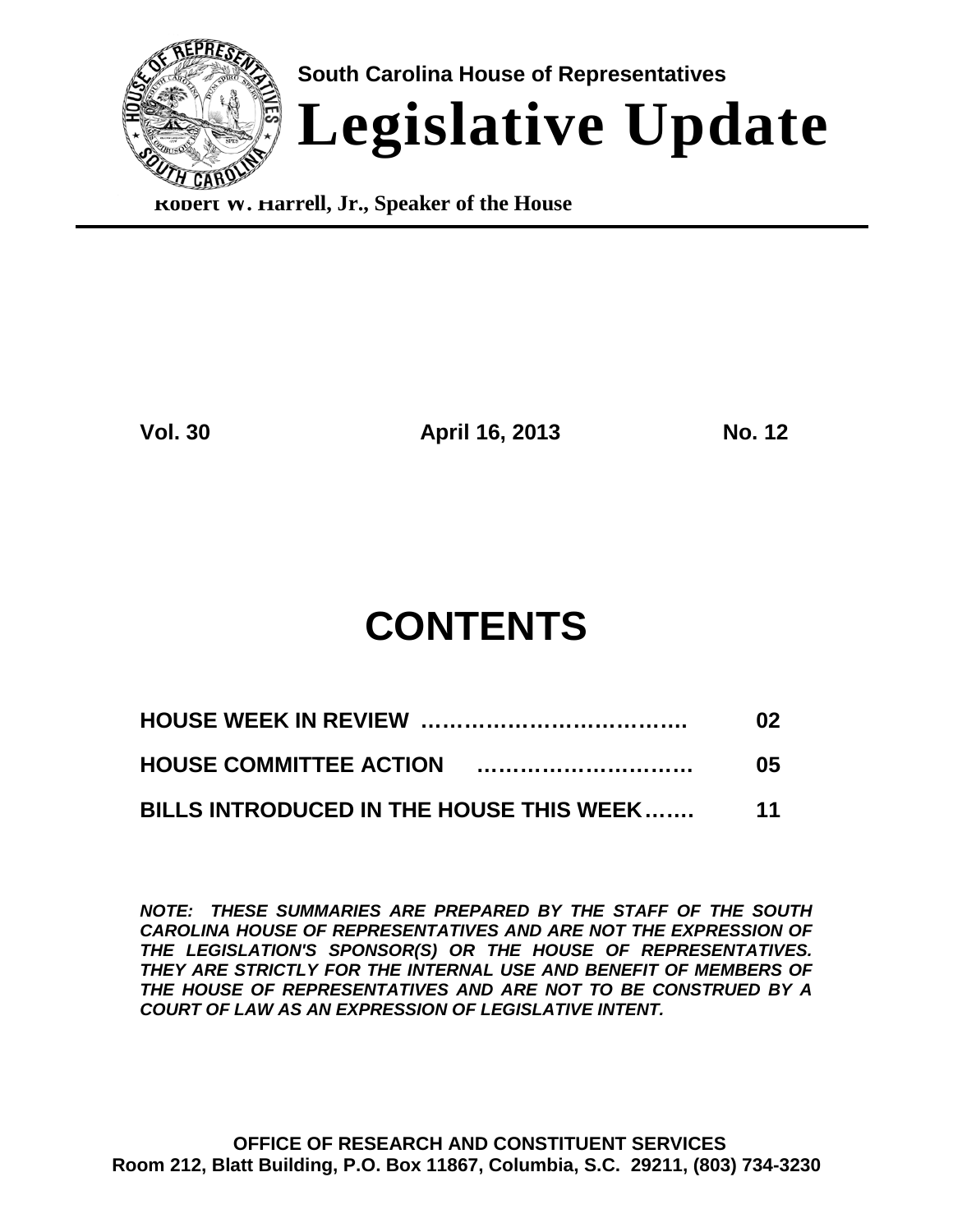# **HOUSE WEEK IN REVIEW**

The House of Representatives approved **S.239** a **PROPOSED CONSTITUTIONAL AMENDMENT AUTHORIZING CHARITABLE RAFFLES CONDUCTED BY NONPROFIT ORGANIZATIONS**, and enrolled the joint resolution for ratification. Currently, only the state is allowed to operate a lottery under the terms of South Carolina's Constitution, and raffles are considered a lottery. This joint resolution proposes to amend the State Constitution so as to provide that a raffle is not a prohibited lottery if provided for by general law and conducted by a nonprofit organization for charitable, religious, fraternal, educational, or other eleemosynary purposes. The general law must define the types of nonprofit organizations authorized to operate and conduct a raffle, establish standards for the operation and conduct of raffles, provide for the use of proceeds for religious, charitable, fraternal, educational, or other eleemosynary purposes, provide penalties for violations, and establish other provisions necessary to ensure the proper functioning, honesty and integrity of the raffles. Having been approved by the General Assembly, the proposed constitutional amendment must be submitted to the state's voters as a ballot question at the next general election.

The House approved **S.213** and enrolled the bill for ratification. Should the constitutional amendment relating to charitable raffles be approved by the voters and ratified, this bill establishes general law provisions for **CHARITABLE RAFFLES CONDUCTED BY NONPROFIT ORGANIZATIONS**. Under the legislation, a nonprofit organization, recognized by both the South Carolina Department of Revenue and the United States Internal Revenue Service, must register with the Secretary of State prior to conducting a raffle unless the raffle consists of 1) a donated non-cash prize(s) with a total value of \$500 or less, or 2) a raffle where tickets are not sold to the general public in which the proceeds collected must not exceed \$950 and are evenly split between the prize winner and the nonprofit (fifty-fifty raffles). A nonprofit operating a raffle under one of these two exemptions may not conduct a raffle more than once every seven days. Otherwise, a nonprofit is required to submit an annual registration form in order to conduct a charitable raffle, along with a \$50 fee that will be retained by the Secretary for use in enforcement of these provisions. A nonprofit may have up to four raffles per year. If a nonprofit has qualified affiliates or subsidiaries, each may also operate up to four per year. The raffles shall run for a maximum of nine months from the first ticket sale. A nonprofit may not contract with a person to operate raffles on its behalf nor allow its name to be used in conjunction with other raffles. A nonprofit may advertise a raffle, but it must meet certain requirements. Restrictions on compensation and allowable expenses are established for the operation of raffles. A raffle award may not exceed a fair market value of \$40,000 for an individual, and the total value of all prizes offered may not exceed \$250,000. Real property may not be offered as a raffle prize. The maximum price for a raffle ticket is \$100. Nonprofits are required to submit annual financial reports on the conduct of their lotteries to the Secretary of State. Penalties are established for violations. These provisions that authorize and govern the conduct of charitable raffles are repealed July 1, 2020, and every ten years thereafter, unless the General Assembly reauthorizes them by joint resolution. A reauthorization vote may occur within two years of an upcoming repeal date.

The House amended, approved, and sent the Senate **H.3444**, a bill revising permitting requirements for pharmacies including new **PERMITTING, INSPECTION, AND**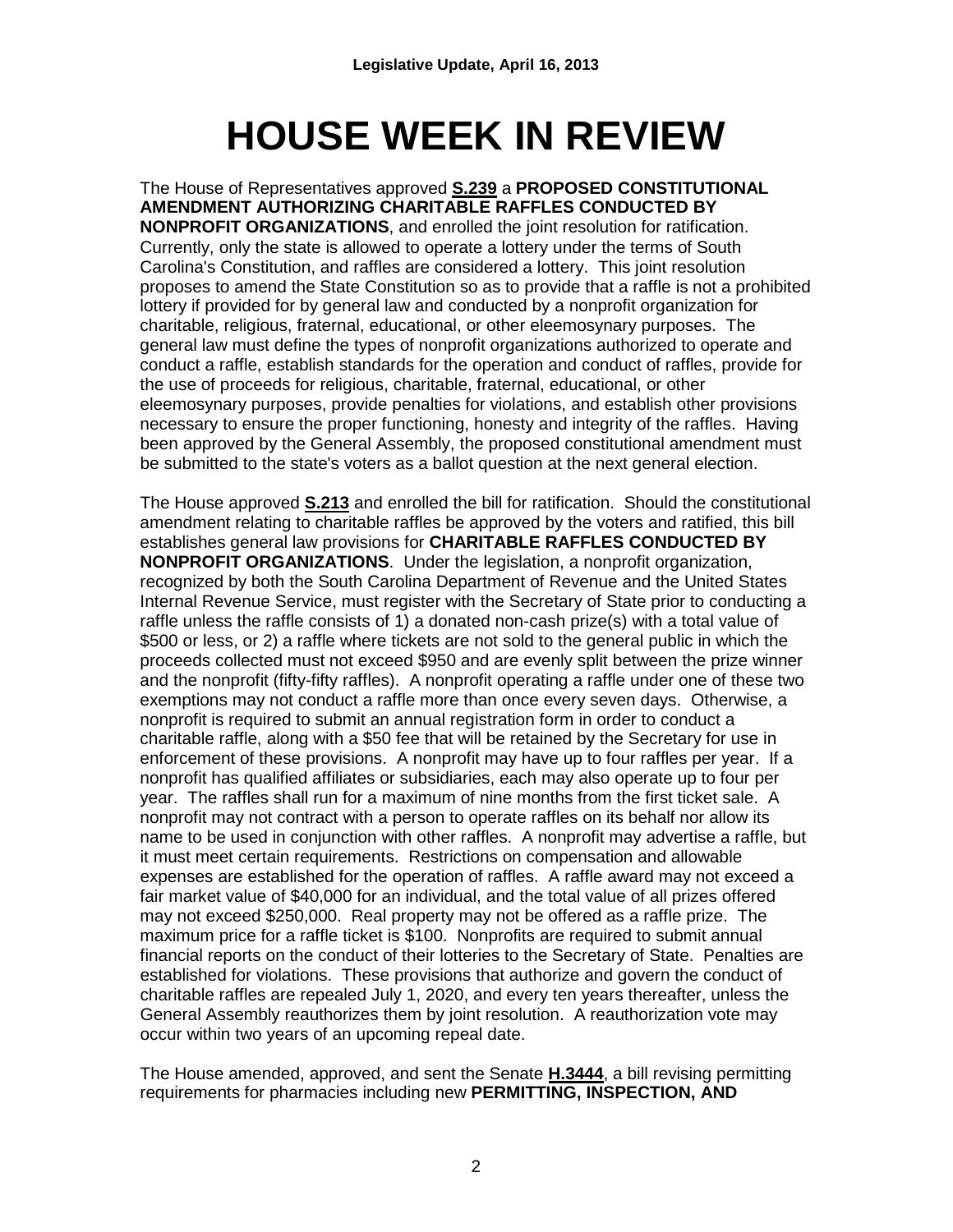#### **REPORTING REQUIREMENTS FOR OUT-OF-STATE PHARMACEUTICAL**

**FACILITIES** that do business in South Carolina. These pharmaceutical facilities located outside the state are subject to new permitting and inspection requirements with the South Carolina Board of Pharmacy with all fees that are collected to be used exclusively to offset costs incurred by the board for nonresident permit holder facility permitting and inspection activities. The SC Pharmacy Board is afforded the options of contracting with an approved third party for out-of-state facility inspections, or entering into a memorandum of understanding with another state to rely upon its inspection process. Under the legislation, all facilities permitted by this state are required to notify the board within ten days of receipt of any order or decision by a regulatory agency imposing disciplinary action on the facility. If the permit or registration in the state where the facility is located is suspended or revoked, then the facility's registration in South Carolina must be immediately suspended or revoked for the same period of time. Failure to provide the required notification will result in suspension pending board action. The legislation also revises wholesale distributor permit provisions by establishing new requirements for providing proof of financial responsibility and designating a qualified representative who must submit an application with detailed identifying information for criminal and financial background checks as well as information relating to employment and legal history.

The House amended, approved, and sent the Senate on **H.3437**, a bill creating a **JOINT LEGISLATIVE COMMITTEE ON ECONOMIC DEVELOPMENT**. The legislation establishes a permanent joint legislative committee to conduct a continuing study of the laws, policies, and procedures of this state affecting economic development, including the imposition of any unreasonable penalties and interest charges as well as any legal requirements that make it difficult to do business in this State, so as to recommend appropriate modifications. The seven-member committee is composed of: (1) the Chairman of the Senate Labor, Commerce and Industry Committee, or his designee; (2) the Chairman of the House Labor, Commerce and Industry Committee, or his designee; (3) two members from the Senate appointed by the President Pro Tempore, at least one of whom is a member of the minority party; (4) two members from the House of Representatives appointed by the Speaker, at least one of whom is a member of the minority party; and (5) one member from the Department of Commerce appointed by the Governor. The committee is afforded authority to hold hearings and require the appearance of witnesses and the production of documents.

The House amended, approved, and sent the Senate **H.3518**, a joint resolution relating to **PERFORMANCE-BASED FUNDING RECOMMENDATIONS FOR PUBLIC COLLEGES AND UNIVERSITIES**. In order to support the General Assembly's evaluation of its method of annual appropriations to senior public colleges and universities, this legislation directs the Commission on Higher Education, in collaboration with the presidents of these institutions, to make recommendations on a funding method featuring specified evaluation criteria emphasizing accountability, performance, and outcomes to ensure that public institutions of higher learning receive financial support from the state based upon the quality and effectiveness of the services they provide to South Carolina's students.

The House amended, approved, and sent the Senate **H.3568**, a bill establishing **ENHANCED PENALTIES FOR BYPASSING UTILITY METERS AND TAMPERING WITH UTILITIES** in order to target practices that are used to provide power, water, or heat for illegal drug manufacturing and growing operations. This legislation increases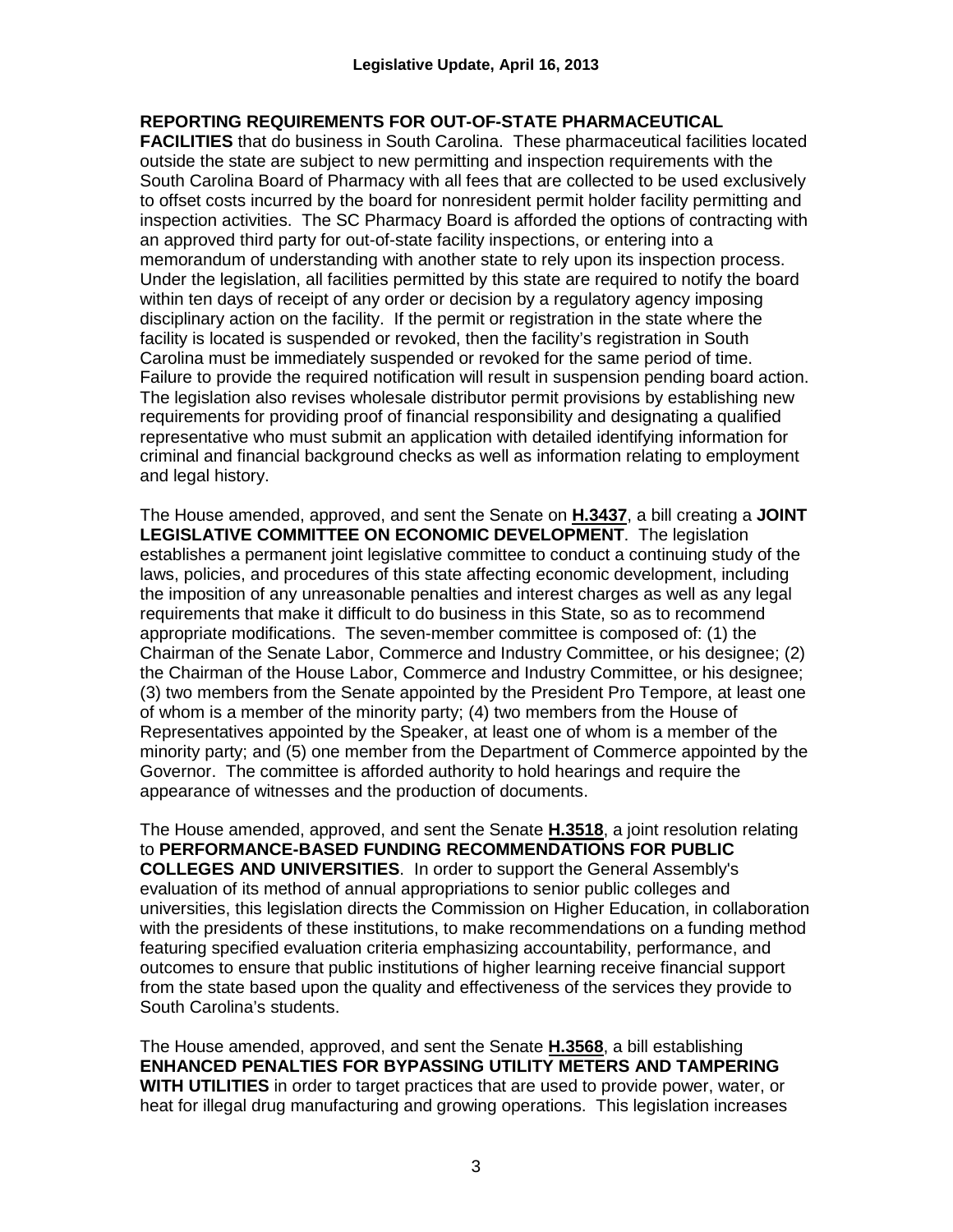the penalties for repeat offenders who alter, tamper with, or bypass electric, gas or water meters. The legislation creates an offense of tampering with these meters for profit, and it provides a graduated penalty scheme when the tampering results in injury. The legislation also creates an offense of tampering with meters in conjunction with growing or manufacturing illegal drugs. The legislation increases penalties for repeat offenders who unlawfully appropriate gas from another for use and provides a graduated penalty scheme when violations result in injury. The legislation increases penalties for repeat offenders who wrongfully use gas and interfere with gas meters and provides a graduated penalty scheme when violations result in injury.

The House amended, approved, and sent the Senate **H.3580**, a bill relating to **CERTIFICATION FOR THE USE OF CANINES IN LAW ENFORCEMENT AND CORRECTIONAL DUTIES**. The legislation authorizes the South Carolina Criminal Justice Academy to establish or endorse training, certification, and written policy standards for law enforcement agencies in the use and deployment of canines in corrections or police work, and designate appropriate organizations to grant certification on an annual basis. The South Carolina Criminal Justice Academy shall verify that a patrol canine team has been certified by a nationally recognized police dog association or similar organization that has obtained its approval. No law enforcement or corrections agency may utilize a canine patrol team after July 1, 2014, unless the team has met all certification requirements. Patrol canine teams do not include canines used exclusively for tracking or specific detection.

The House approved and sent the Senate **H.3099**. This legislation provides for **CHILD SUPPORT ENFORCEMENT ASSISTANCE TO BE PROVIDED BY CLERKS OF COURT** in cases not being administered pursuant to federal law by the Department of Social Services. The legislation allows clerks of court to attempt to locate individuals for the purpose of establishing, modifying, and enforcing child support obligations, and it allows clerks of court access to certain enforcement information.

The House approved and sent the Senate **H.3538**, a bill that includes **ALTERNATIVE NICOTINE PRODUCTS**, such as electronic cigarettes, within the scope of the statute that prohibits the sale or purchase of tobacco products for minors. The legislation addresses products that offer alternative means of introducing nicotine into the body, including electronic cigarettes which are devices for producing a vapor that delivers nicotine or other substances when inhaled. The legislation requires any person engaged in the sale of alternative nicotine products over the internet or other remote sales method to perform an age verification through an independent service to ensure that the individual placing the order is eighteen years of age or older. The legislation amends statutes relating to the distribution of tobacco product samples, enforcement and reporting, and implementation to include alternative nicotine products.

The House amended, approved, and sent the Senate **H.3372**, a bill revising provisions for **HANDICAPPED PARKING PLACARDS** issued by the Department of Motor Vehicles. Currently an applicant for a handicapped parking placard must submit official certification of a handicap from a licensed physician. The legislation also allows this certificate to be obtained from a licensed nurse practitioner or a licensed physician assistant. While only one placard may be issued per vehicle, no more than two placards may be issued to an applicant.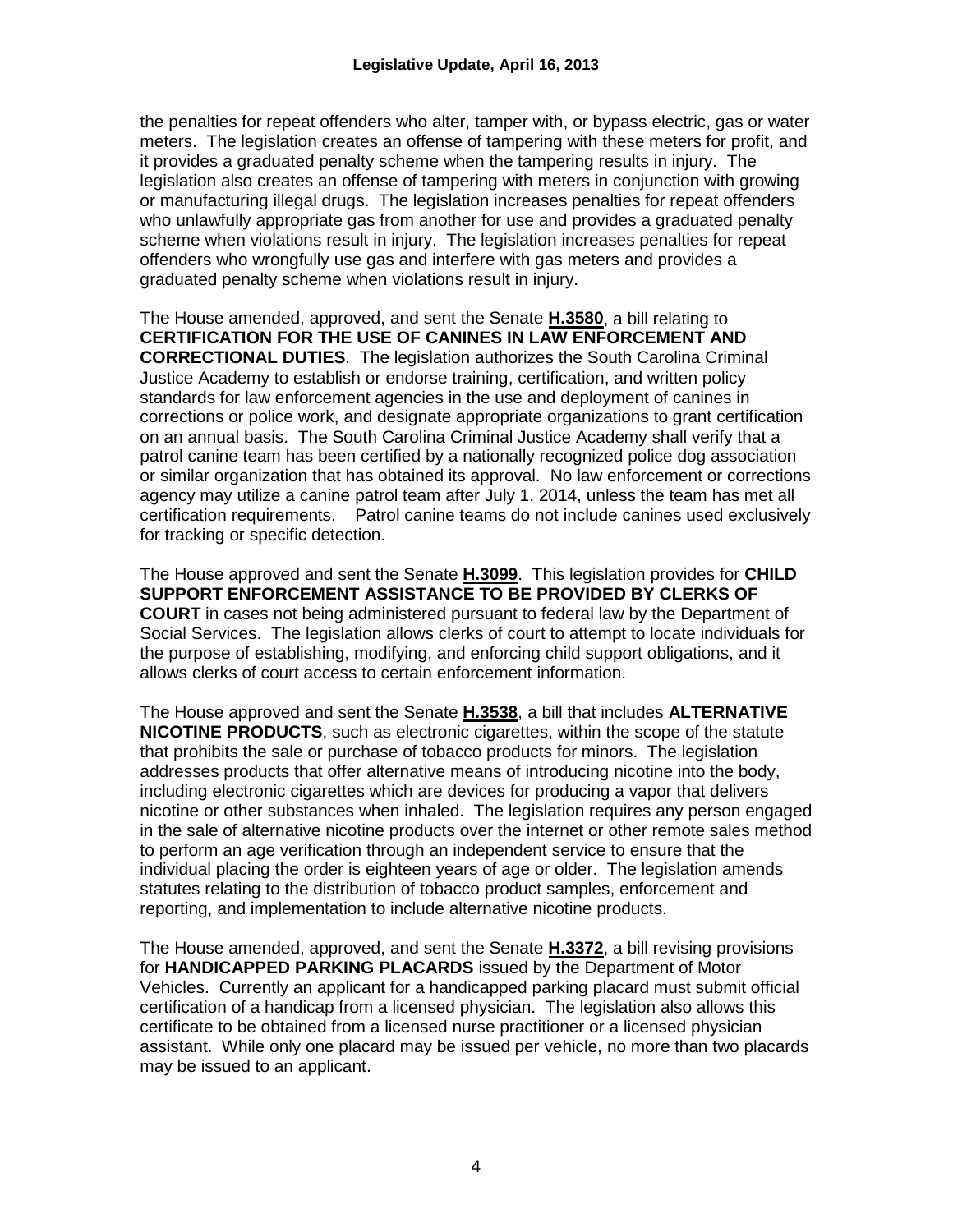The House amended, approved, and sent the Senate **H.3623**, a bill that provides **AUTHORIZATION FOR AUTOMOBILE INSURERS TO ISSUE COVERAGE VERIFICATION IN AN ELECTRONIC FORMAT** that may be displayed on an insured's mobile electronic device. If an automobile insurer chooses to provide verification in an electronic format, the insured may display this electronic proof of automobile insurance coverage on a smartphone or other mobile electronic device in order to provide a law enforcement officer with evidence that he satisfies the financial responsibility requirements established for drivers under state law. Information contained or stored in a mobile electronic device that is presented for proof of insurance purposes is not subject to a search by a law enforcement officer without a search warrant or the express written consent of the lawful owner of the device.

The House amended, approved, and sent the Senate **H.3504**, a bill relating to **GOLD AND SILVER COINS AS LEGAL TENDER**. This legislation provides that to the full extent allowed by the Constitution of the United States, gold and silver coins minted foreign or domestic shall be legal tender in South Carolina. The legislation further provides that no person or other entity may compel another person or other entity to tender or accept gold or silver coin unless agreed upon by the parties.

# **HOUSE COMMITTEE ACTION**

### **JUDICIARY**

The full Judiciary Committee met on Tuesday, April 9, and reported out several bills.

The full Judiciary Committee gave a favorable with amendment report to **H.3101**, which provides for **PROHIBITED ENFORCEMENT OF THE FEDERAL PATIENT PROTECTION AND AFFORDABLE CARE ACT (PPACA)**. The legislation includes declaration of authority under the United States Constitution as well as a stated policy of the South Carolina General Assembly that provisions of the PPACA grossly exceed the powers delegated to the federal government in the Constitution. The legislation provides that no state agency, officer or employee of the state, acting on behalf of the state may engage in any activity that aids any agency in the enforcement of those provisions of PPACA, and any subsequent federal act that amends the PPACA, that exceed the authority of the United States Constitution. The South Carolina General Assembly is empowered to take action to ensure that these provisions are adhered to by all agencies, departments, and political subdivisions of the state. The legislation authorizes the State Attorney General to bring an action when a person or business is being harmed by implementation of the PPACA, and the proceeding would be in the public interest. This legislation gives a South Carolina resident taxpayer a tax deduction if taxed under 26 U.S.C. Section 5000A of the PPACA, relating to the requirement to maintain minimum essential coverage, in the exact amount of the taxes or penalty paid to the federal government; the tax deduction allowed must be used in the year the federal tax or penalty is paid. A health insurer operating in this state must not accept any remuneration, credit or subsidy that may result in the imposition of penalties against an employer or individual in this state. If a health insurer violates this provision, the issuer's license to issue new business in the state must be suspended immediately and until such time as the issuer represents it has returned that remuneration, credit or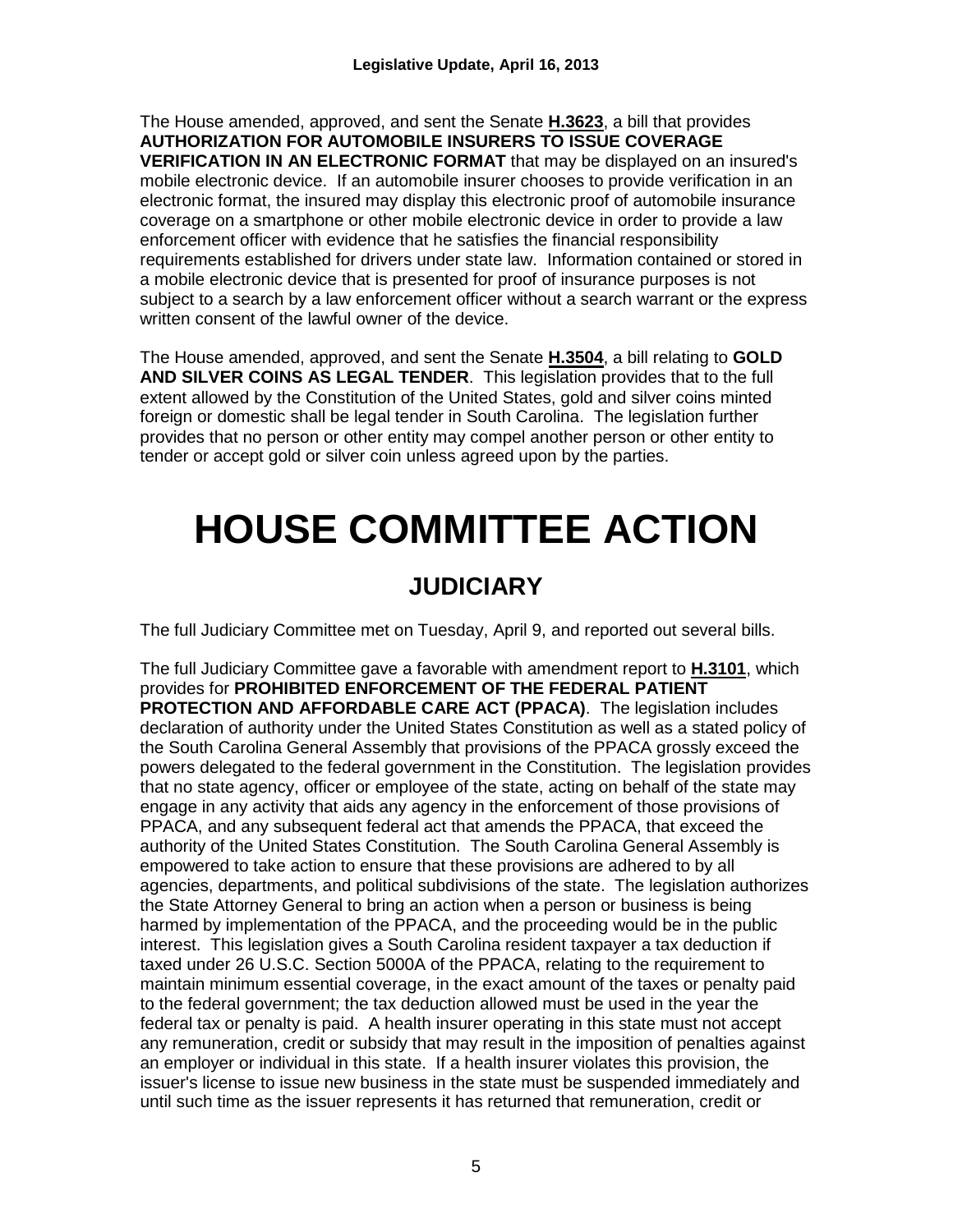subsidy to its source and will decline any such future remuneration, credit or subsidy. This suspension must not be construed to impair the right of contract or the right to continue or renew existing business in the state. The State Attorney General shall take such action as necessary in the defense or prosecution of these rights protected. This legislation prohibits the state and political subdivisions of the state from establishing, operating, or purchasing insurance from a health benefit exchange and makes such health insurance contracts void. Additionally, the legislation prohibits an agency, department or state entity from authorizing employees, contractors, and vendors and any other persons to conduct or participate in involuntary maternal, infant, and early childhood in-home visitation pursuant to Section 2951 of the PPACA.

**[H.3563](http://www.scstatehouse.gov/billsearch.php?billnumbers=3563&session=120&summary=B)**, which makes **REVISIONS TO THE "SOUTH CAROLINA SELF-SERVICE** 

**STORAGE FACILITY ACT,"** received a favorable report from the full committee. Highlights of the legislation include the following. This legislation defines 'electronic mail' and allows certain notices relating to self-service storage facilities to be provided by electronic mail. The legislation deletes the current requirement that an occupant must make a deposit equal to one month's rent. The legislation provides when rent or other charges are five or more days past due the owner may deny the occupant access to the personal property located in the self-storage facility, and the occupant is considered in default. The legislation provides that when rent or other charges are fourteen or more days past due the occupant must be notified. The legislation provides the process by which a defaulting occupant's personal property may be destroyed or sold. The legislation amends the advertisement requirements before making a public sale by allowing advertising in any commercially reasonable manner, which is defined as commercially reasonable if at least three independent bidders attend the sale at the time and place advertised. Additionally, the legislation clarifies that partial payment of rent or other charges does not satisfy the lien, stop or delay the owner's right to foreclose on the occupant's property unless the owner agrees to such an action in writing.

The Judiciary Committee gave a favorable recommendation to **H.3560**, pertaining to the **NATIONAL INSTANT CRIMINAL BACKGROUND CHECK SYSTEM (NICS) AND MENTAL HEALTH ADJUDICATION AND COMMITMENT REPORTING**. NICS is used by federal firearms licensees to instantly determine whether a prospective buyer is eligible to buy firearms. The legislation provides that under state law persons adjudicated as mental defective or who have been committed to a mental institution are prohibited from shipping, transporting, possessing or receiving firearms or ammunition; note such a prohibition already exists under federal law. This legislation requires the Judicial Department and the State Law Enforcement Division (SLED) to work in conjunction with the appropriate court of each county in developing procedures for the collection and submission of information of persons who have been adjudicated as a mental defective or who have been committed to a mental institution. Information relating to a person's diagnosis or treatment may not be submitted. Courts submit this information to SLED on an ongoing basis, and SLED transmits the information to the NICS. Information submitted by courts to SLED is confidential, and it may only be disclosed to NICS. Additionally, SLED must review the state's concealed weapons permit holder list to see if a person adjudicated as a mental defective or who has been committed to a mental institution possess a current concealed weapons permit. If the review reveals a person adjudicated as a mental defective or who has been committed to a mental institution possesses a current concealed weapons permit, the permit is revoked and must be surrendered to law enforcement. Procedures are included for law enforcement to retrieve the permit should the permit holder fail to return the permit within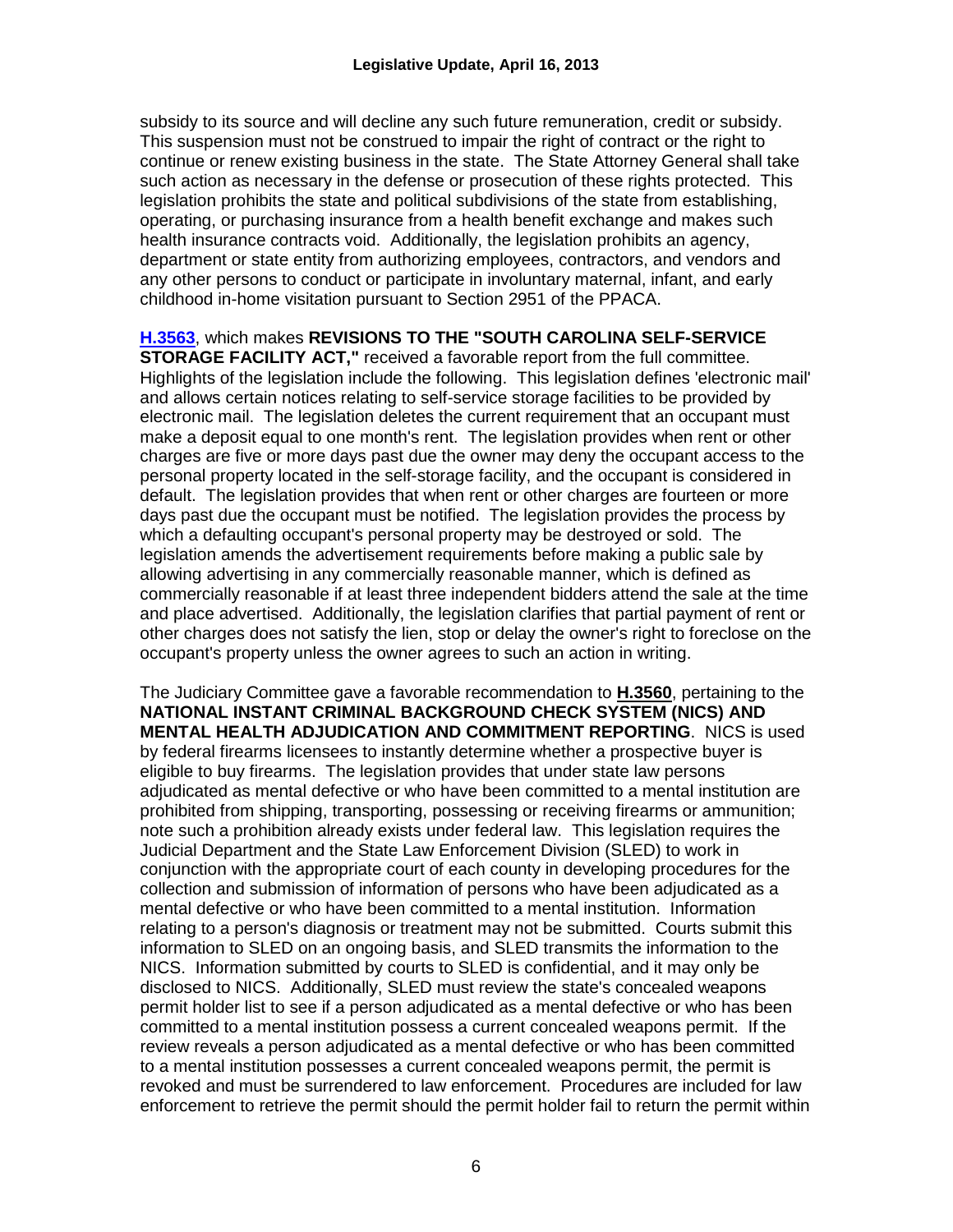ten days of being notified of its revocation. The legislation includes an appeals process by which a person adjudicated as a mental defective or committed to a mental institution may petition the court that issued the original order to remove the firearms and ammunition prohibition from SLED's records and as a result the NICS.

#### **[H.3014](http://www.scstatehouse.gov/billsearch.php?billnumbers=3014&session=120&summary=B)**, which enacts the **"VETERANS TREATMENT COURT PROGRAM ACT,"**

received a favorable with amendment recommendation from the Judiciary Committee. This legislation authorizes each circuit solicitor to establish a veterans treatment court program subject to the available of funds. The legislation provides for the appointment, powers, and duties of a veterans treatment court judge, and it provides requirements for an offender to qualify for admission to a veterans treatment court program. The stated purpose is to divert qualifying nonviolent military veteran offenders away from the criminal justice system and into appropriate treatment programs, thereby reserving prison space for violent criminals and others for whom incarceration is the only reasonable alternative.

**H.3024**, pertaining to **REPORTING CHILD ABUSE AND NEGLECT**, received a favorable with amendment report from the full committee. This legislation adds the following to the list of mandatory reporters: school or college administrators; coaches; firefighters; camp counselors, scout leaders; animal control officers; and any other persons whose duties require direct contact or supervision of children. Additionally, the legislation requires reporting when information is received as a volunteer. The legislation specifically provides that a duty to report is not relieved by reporting suspected abuse or neglect to a supervisor or person in charge of an institution, school facility or agency; there remains a duty to report the abuse or neglect to the county department of social services or to a law enforcement agency in the county where the child resides or is found.

The Judiciary Committee gave a favorable with amendment recommendation to **H.3602**, legislation which pertains to **OFFENSES RELATING TO RETAIL THEFT**. Highlights of this legislation include the following. This legislation creates a felony offense relating to stealing goods or merchandise from a merchant by affixing a product code created for the purpose of fraudulently obtaining goods or merchandise at less than actual sale price. The legislation creates the felony offenses of committing or conspiring with another person to commit retail theft, amounting to more than \$2,000 over a 90-day period, with the intent to sell the stolen property or to place the stolen property in the control of a retail property fence, which is a person or business that that buys retail property knowing or believing that the retail property is stolen. The legislation provides that it is unlawful for a person to possess stolen retail property while knowing or having reasonable grounds to believe the property is stolen. The legislation creates an offense for the use of a false or altered identification to commit retail theft by way of a refund. Violations are a misdemeanor if the value is less \$2,000, and violations are a felony if the value is \$2,000 or more. Regardless of the value involved, if an offender has two or more prior convictions, the third violation is a felony. The legislation allows multiple offenses occurring within a 90-day period to be aggregated into a single count with the aggregated value used to determine whether the value is a misdemeanor or felony. When a defendant is ordered to make restitution by a magistrate or municipal court, this legislation requires the court, upon a motion, to hold a hearing to require a defendant who is in default to show cause why his default should not be treated as a civil judgment and judgment lien attached. A magistrate may convert unpaid court ordered payments into a civil judgment.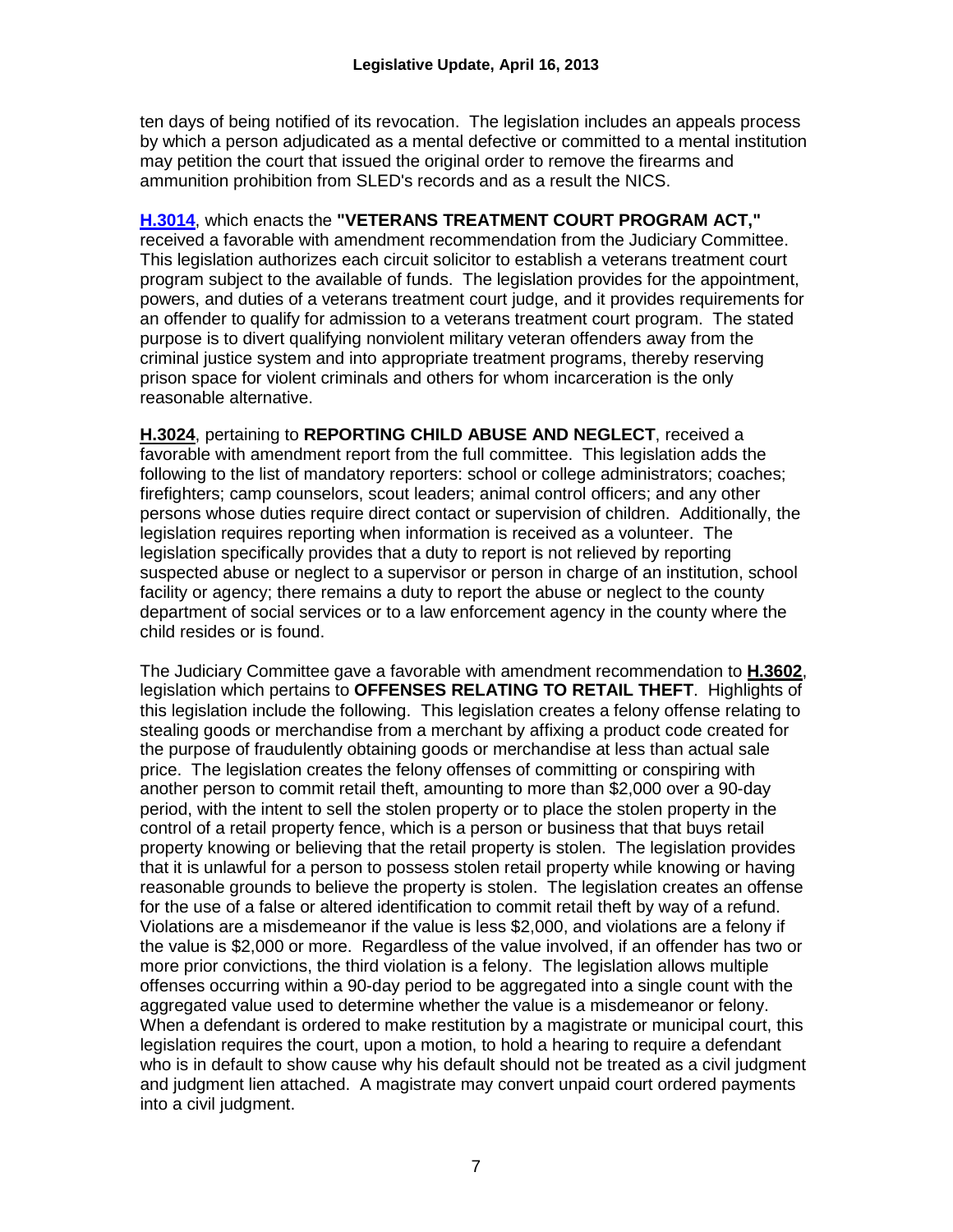# **LABOR, COMMERCE AND INDUSTRY**

The Labor, Commerce and Industry Committee met on Thursday, April 11, and reported out several bills.

The committee gave a report of favorable with amendments on **H.3592**, a bill revising **ENERGY EFFICIENT BUILDING STANDARDS FOR STATE CONSTRUCTION**. The legislation revises the "Energy Independence and Sustainable Construction Act of 2007", to provide that the Budget and Control Board may utilize the Green Globes Rating System in place as of January 1, 2013, or the LEED Silver standard in place as of January 1, 2013, as a building rating system standard.

The committee gave a report of favorable with amendments on **H.3609**, a bill establishing **RESTRICTIONS ON MINORS PURCHASING AND POSSESSING LASER DEVICES**, which have been misused to cause eye injuries and to create dangerous distractions from remote locations, involving, most notably, the temporary blinding and debilitating of those piloting aircraft. The legislation prohibits the sale laser pointers and other laser devices to someone under the age of eighteen years or to someone who does not present, upon demand, proper proof of age. Criminal penalties are established for violations. The legislation prohibits a minor under the age of eighteen years from possessing or purchasing a laser device or offering fraudulent proof of age in an attempted purchase. The legislation establishes exceptions allowing a minors to possess and use laser devices in the course of business or education, for emergency signaling purposes, or with lawfully used gun sights. A violation of these prohibitions on the possession and use of laser devices by minors is not a criminal or delinquent offense and no criminal or delinquent record may be maintained. A minor may not be detained, taken into custody, arrested, placed in jail or in any other secure facility, committed to the custody of the Department of Juvenile Justice, or found to be in contempt of court for a violation of these provisions, nor may a violation be used a disqualification for state scholarships or other university financial assistance programs.

The committee gave a report of favorable with amendments on **H.3869**, a bill **REVISING THE RENEWAL OF LICENSES ISSUED BY THE SOUTH CAROLINA RESIDENTIAL BUILDERS COMMISSION**. The legislation makes the renewal period biennial, rather than annual, and requires a licensee seeking renewal to submit a certificate of compliance with continuing educational requirements. The legislation establishes specific requirements for mandatory continuing education required of a licensee, and provides that no additional continuing education or examination may be required by a county or municipality. The legislation authorizes the commission to establish additional professional designations for licenses to recognize enhanced professional qualifications and experience. The legislation requires residential specialty contractor licensees to complete certain continuing education approved by the commission, and provides that a residential specialty contractor who has completed continuing educational requirements in addition to other existing requirements is exempt from related additional examinations required by a county or municipality.

The committee gave a report of favorable with amendments on **H.3818**, a bill relating to **CLOSED PANEL HEALTH INSURANCE PLANS** offered by employers. This legislation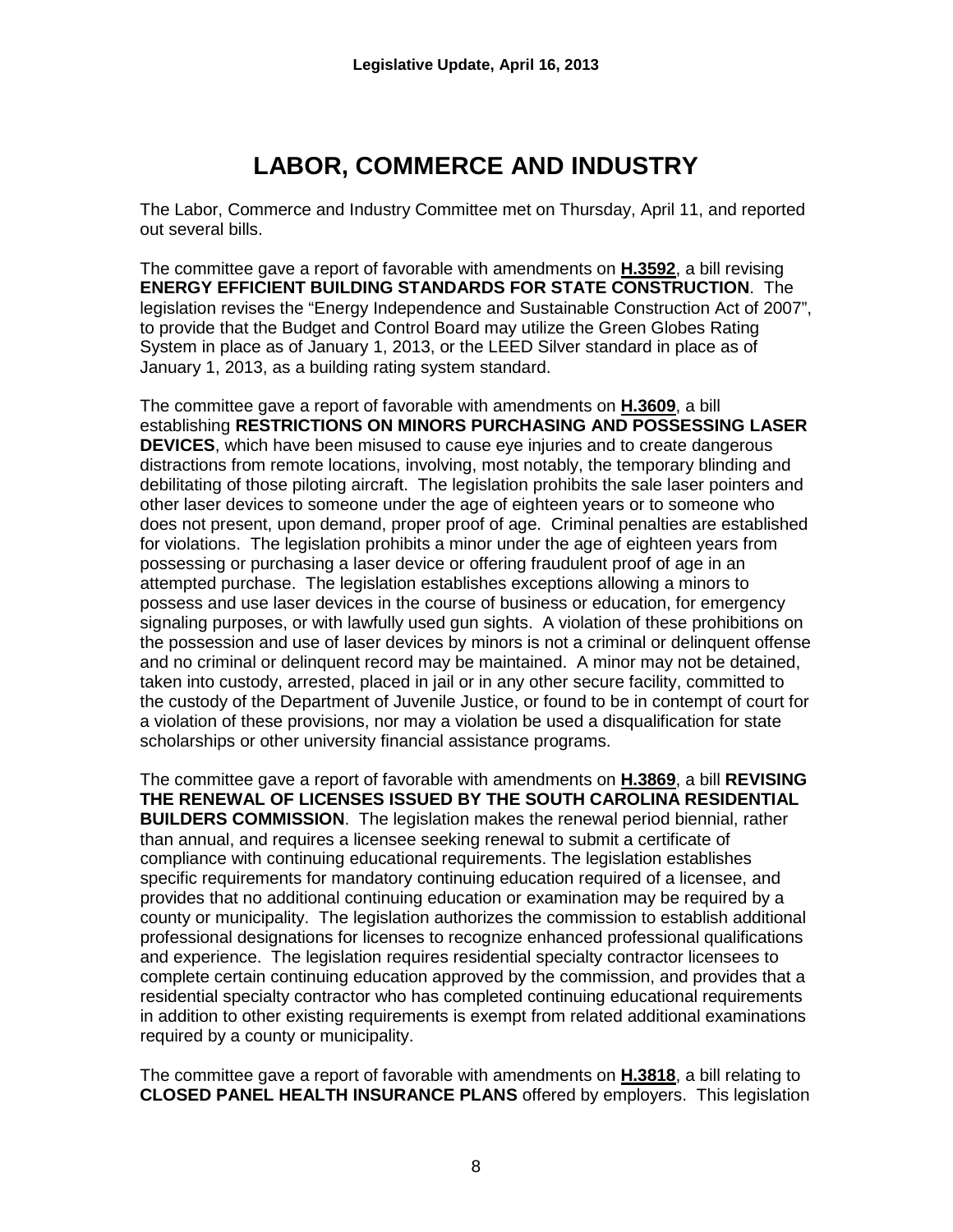eliminates the requirement that an employer who employs more than fifty eligible employees and who offers to employees major medical, hospitalization, and surgical health insurance coverage only under a closed panel health plan must also offer its employees a point-of-service option for this health insurance coverage. The legislation provides that differences between coinsurance percentages for in-network and out-of-network covered health care services or supplies in a point-of-service option may not exceed a maximum differential of thirty percent, rather than the current twenty percent. The legislation adds physical therapists and occupational therapists to the list of providers who cannot be discriminated against by being excluded from participation in a point-of-service option or closed panel health plan,

The committee gave a report of favorable with amendments to **H.3224**, the **"MILITARY SERVICE OCCUPATION, EDUCATION, AND CREDENTIALING ACT"**. The legislation authorizes a state-supported-post-secondary educational institution, including a technical and comprehensive educational institution, to award educational credit to a student honorably discharged from the Armed Forces of the United States for a course that is part of the military training or service of the student, provided: (1) the award must be made within three years after the enrollment of the student at the institution; (2) the course meets the standards of the American Council of Education or equivalent standards for awarding academic credit; and (3) the award is based upon the admissions standards, role, scope, and mission of the institution. The legislation provides an individual is exempt from completing continuing education requirements for his professional or occupational licensing while serving on active military duty. The legislation also allows military personnel who come to the state through duty assignment to avail themselves of the provisions for obtaining temporary professional and occupational licenses that were established to assist military spouses to continue their careers following relocation.

The committee gave report of favorable with amendments on **H.3782**, the **"PUBLIC EMPLOYER PAYROLL DEDUCTION POLICY ACT"** which prohibits unauthorized payroll deductions in the compensation of employees of the state or any of its political subdivisions, including school districts. The legislation provides that, except where otherwise specifically authorized by law and by a signed writing of the public employee, deductions from the compensation of a public employee must not be made for dues, fees, and assessments for transmission to any public employee organization, any intermediary, or private individual.

The committee gave a favorable report on **H.3870**, a bill revising **FIREFIGHTER MOBILIZATION AND EMERGENCY RESPONSE** provisions. The legislation provides in the "Firefighter Mobilization Act of 2000" that the South Carolina Law Enforcement Division (SLED) has specific and exclusive jurisdiction on behalf of the state in matters pertaining to the response to, and crisis management of, acts of terrorism and emergency event management of explosive devices. The legislation adds the Chief of SLED to the South Carolina Firefighter Mobilization Oversight Committee. The legislation revises the South Carolina Firefighter Mobilization Plan provisions, so as to rename the committee as the South Carolina Firefighter Mobilization And Emergency Response Task Force Plan, to add the task force to those resources that the plan is intended to offer, and to provide the plan is operational when the Chief of SLED directs a response to a terrorist or explosive device event. The legislation revises the duties of the committee, so as to provide the committee shall develop guidelines for using resources allocated to the task force at the state and regional level. The legislation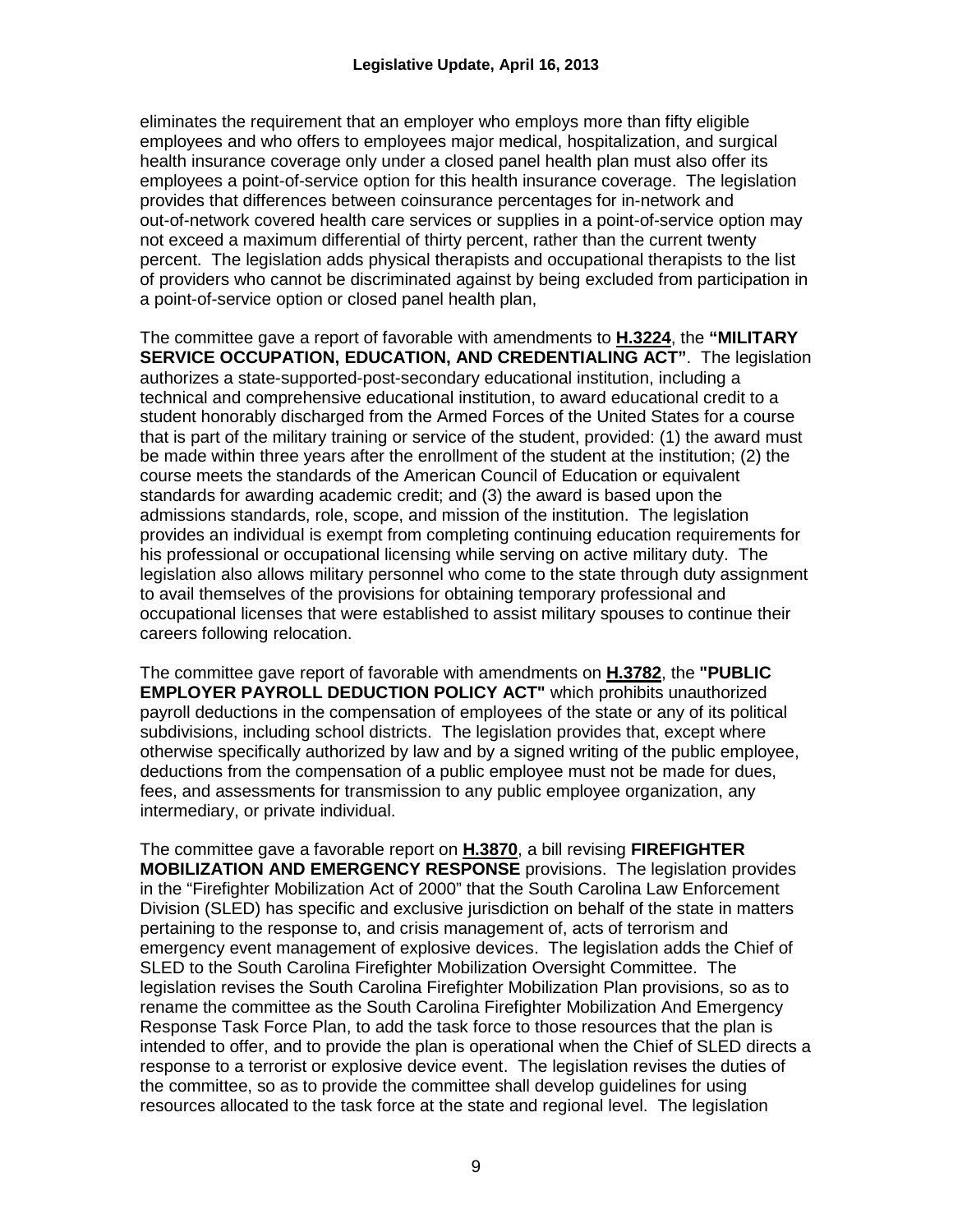requires the Office of State Fire Marshal to provide administrative support as required by the committee to perform its prescribed functions. The legislation requires the state coordinator appointed by the committee to report to the State Fire Marshal and provide administrative support to the committee.

The committee submitted a favorable report on **H.3771**, a bill that revises provisions governing the membership of the **SOUTH CAROLINA REAL ESTATE COMMISSION**, so as to detail procedures for appointing the seven commissioners who represent the seven congressional districts. The legislation requires the Department of Labor, Licensing and Regulation to designate certain personnel, including full-time inspector-investigators, for the exclusive use of the commission and prohibits the department from assigning other work to these personnel without approval of the commission. The legislation provides that these personnel only may be terminated by the director.

The committee submitted a favorable report on **H.3815**. This bill provides for the **LICENSURE OF AUCTIONEERS** to be biennial, rather than annual. The legislation conforms continuing education requirements for auctioneers to the new schedule by doubling the requirements for a licensing period to make it eight hours rather than four hours.

The committee gave a report of favorable with amendments on **H.3797**, a bill that revises provisions governing the operation of **CAPTIVE INSURANCE COMPANIES**. The legislation establishes a protocol under which the Director of the Department of Insurance has authority to declare inactive by order a captive insurance company other than a risk retention group or association captive if such captive insurance company has no outstanding liabilities and agrees to cease providing insurance coverage. The legislation establishes provisions under which a protected cell may be either unincorporated or incorporated. The legislation provides that a licensed captive insurance company that meets the necessary requirements imposed upon an insurer must be considered for issuance of a certificate of authority to act as an insurer in this state. The legislation revises financial responsibility requirements for captive insurance companies, particularly as they relate to the assets and liabilities of protected cells.

# **BILLS INTRODUCED IN THE HOUSE THIS WEEK**

### **AGRICULTURE, NATURAL RESOURCES, AND ENVIRONMENTAL AFFAIRS**

**H.3925** *PROHIBITING THE DISCHARGE OF POLLUTANTS INTO THE ENVIRONMENT AND REMEDIES FOR VIOLATIONS* **Rep. Hardwick**

This bill clarifies persons who may file a petition with DHEC; do not include certain agencies and departments of the state and to provide that any decision of the department is not subject to judicial review.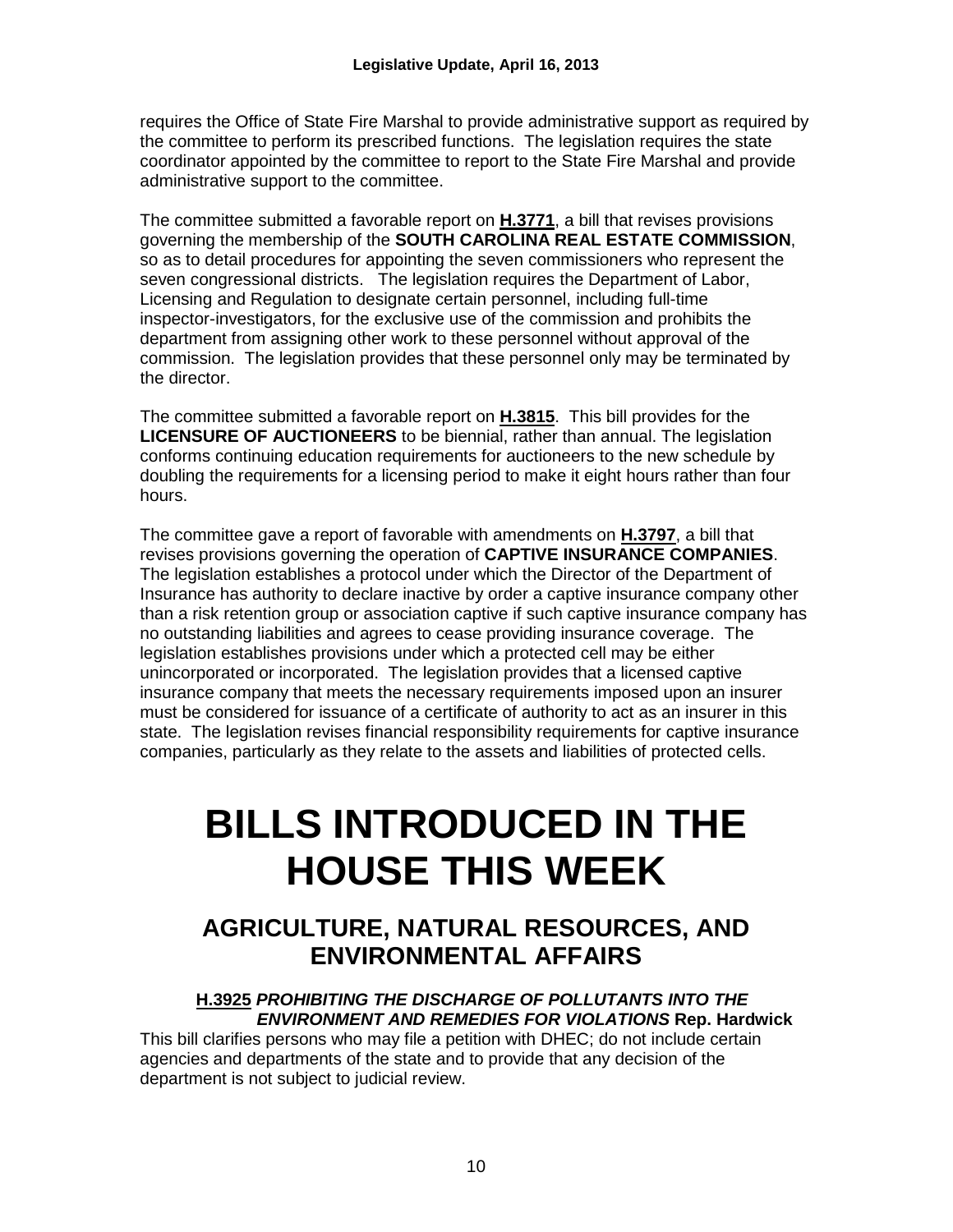# **EDUCATION AND PUBLIC WORKS**

#### **H.3893** *STATEWIDE EDUCATION STANDARDS AND ASSESSMENTS*  **Rep. Bedingfield**

This legislation prohibits the implementation of any new statewide education standards and assessments adopted by the State Board of Education through the Department of Education for use as an accountability measure until approved by the General Assembly by joint resolution.

### **H.3897** *PARKING VIOLATIONS* **Rep. D. C. Moss**

This legislation prohibits a local governing body from increasing the amount of a parking violation fine without mailing written notice of the increase to the address of record of the person cited within forty-eight hours of the increase or the increase is void.

#### **H.3904** *ELECTRONIC VEHICLE REGISTRATION, LIENS AND TITLING*  **Rep. Daning**

Relating to the Department of Motor Vehicles (DMV) allowing licensed motor vehicle dealers to issue first time motor vehicle registration and license plates directly from their dealerships, this legislation makes a technical change. The legislation further provides that the DMV may certify third-party providers to process title, license plates, temporary license plates, and vehicle registration transactions on behalf of the department. The legislation allows the DMV and third-party providers to collect transaction fees from entities who transmit or retrieve certain data from the department. Relating to liens recorded against motor vehicles and mobile homes by the DMV, the legislation makes technical changes. The legislation further provides that lien recordings may be electronically transmitted to the DMV; the legislation provides that the owners of motor vehicles or mobile homes may retain the electronic copy of the vehicle's title with the department once all liens are satisfied. Also, the legislation authorizes the DMV to convene a working group to develop program specifications relating to governing the transmission of electronic lien information.

### **H.3905** *"BACK TO BASICS IN EDUCATION ACT OF 2013"* **Rep. Loftis**

This legislation adds cursive writing and memorization of multiplication tables to the required subjects of instruction in public schools, and it requires students to demonstrate competence in each subject before completion of the fifth grade. The legislation requires the State Department of Education to assist the school districts in identifying the most appropriate means for integrating this requirement into their existing curriculums, and it makes these provisions applicable beginning with the 2013-2014 school year.

#### **H.3907** *METHODS OF PAYMENT FOR DEPARTMENT OF MOTOR VEHICLE SERVICES* **Rep. Willis**

This legislation authorizes the Department of Motor Vehicles (DMV) to accept uncertified checks for payment for products or services issued by the DMV; in its discretion the DMV may contract with banks or vendors to guarantee collection of funds by uncertified checks. The legislation authorizes the DMV to refuse to provide a person any product or service, except an identification card, until the person has paid all fees owed the DMV as a result of a returned check. The legislation allows the DMV to charge a fee to cover the costs associated with the collection of fees, and the legislation provides that the DMV may charge a processing fee for the use of credit cards. The legislation provides that all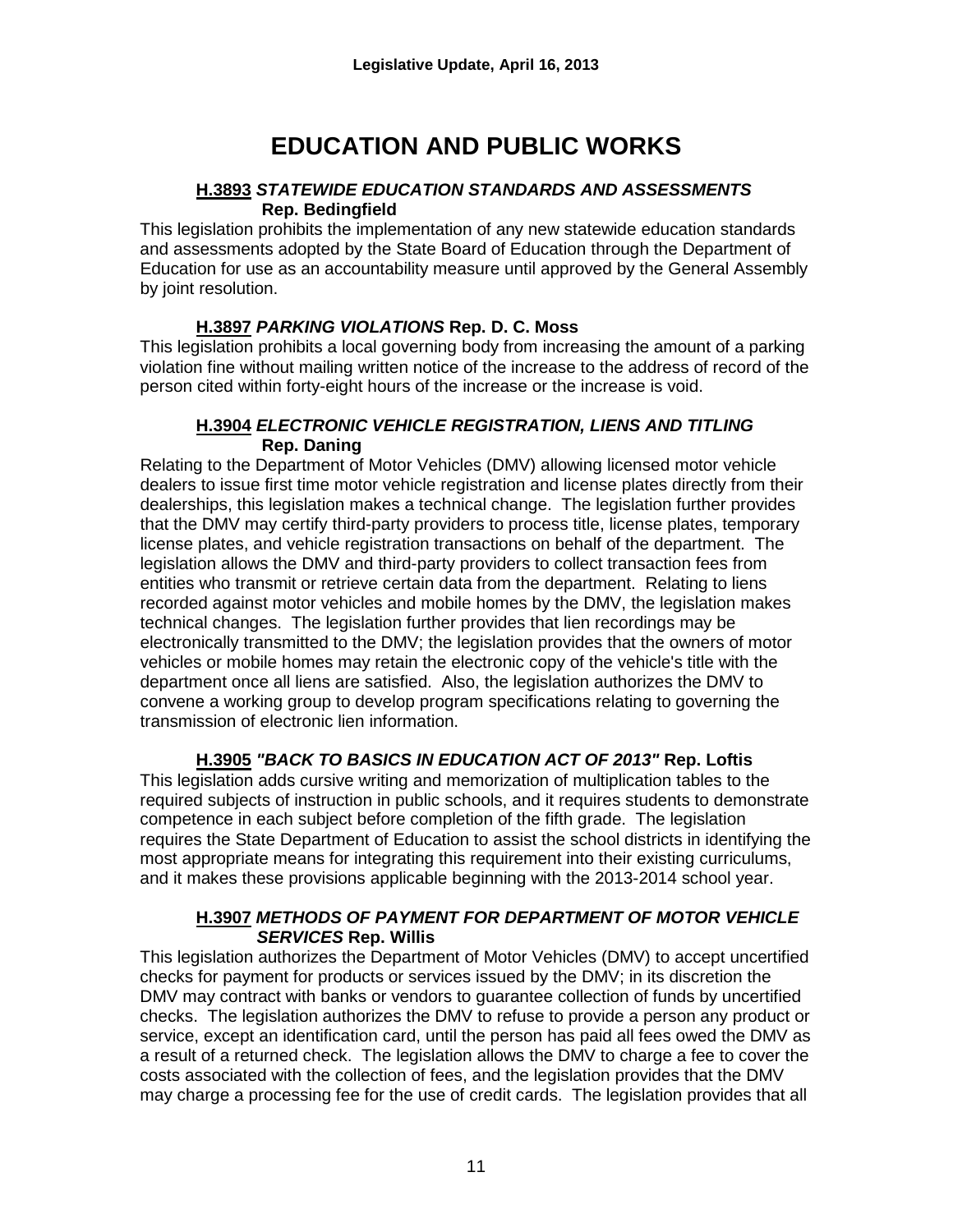processing fees collected must be placed in a special restricted account to be used by the DMV to defray its costs.

#### **H.3908** *SOUVENIR LICENSE PLATES AND TEMPLATES FOR FUTURE SPECIALIZED LICENSE PLATES* **Rep. Willis**

Currently, the Department of Motor Vehicles (DMV) is authorized to issue a sample license plate of the same size and general design of regular motor vehicle plates; the fee for the issuance of such sample license plates is set at \$10 and currently goes to the State General Fund. This legislation makes technical changes and authorizes the DMV to retain the fee charged for the issuance of sample license plates. The legislation expands the issuance of sample "souvenir" plates to specialty plate classes already in production and any new plates, for an additional fee to be distributed to the organization sponsoring the specialty plate. The sponsoring organization must agree to make the license plate available as a souvenir license plate. Sample or souvenir plates may only be displayed on the front of the vehicle or as otherwise allowed by law in the owner's home state. The legislation further provides that the DMV must develop a standard license plate design for all special organizational license plates which must be issued for all organizational license plates requested after July 1, 2013.

#### **H.3919** *MODIFICATION OF HIGH SCHOOL EXIT EXAM REQUIREMENTS AND CREATION OF THE HIGH SCHOOL ASSESSMENT STUDY COMMITTEE* **Rep. Owens**

Currently, passage of the high school exit exam is required for graduation. This legislation provides that all students must take the exit exam but need not attain any minimum score on the exit exam to graduate. The legislation further provides that an eligible student who previously failed to receive a high school diploma or was denied graduation solely for failing the exit exam may reenroll in high school and will not have to pass the exit exam to receive a high school diploma, and the legislation requires the Department of Education to remove any conflicting requirements and promulgate conforming changes in its applicable regulations. The legislation makes certain conforming changes. Additionally, the legislation creates the High School Assessment Study Committee to consider whether the high school assessment program should remain the accountability assessment used by the state and to recommend an alternative, if necessary. The legislation provides for the composition and staffing of the study committee, and it requires the committee to make a report to the General Assembly no later than January 31, 2014.

#### **H.3926** *"SOUTH CAROLINA READ TO SUCCEED ACT"* **Rep. Sellers**

This legislation enacts the "South Carolina Read to Succeed Act" so as to create the South Carolina Read to Succeed Office to offer a comprehensive, systemic approach to reading. The legislation creates a Reading Proficiency Panel within the office and provides for the composition of this panel. The legislation requires the State Department of Education, in consultation with the Reading Proficiency Expert Panel and with approval by the State Board of Education, to develop, implement, evaluate, and continuously refine a comprehensive state plan to improve reading achievement in public schools. This legislation provides related requirements of the Department of Education, State Superintendent of Education, school districts, colleges, and universities that offer certain related graduate education, and educators and administrators. Among other things, the legislation provides that beginning with the 2015-2016 school year, a student must be retained in the third grade if the student fails substantially to demonstrate third-grade reading proficiency at the end of the third grade.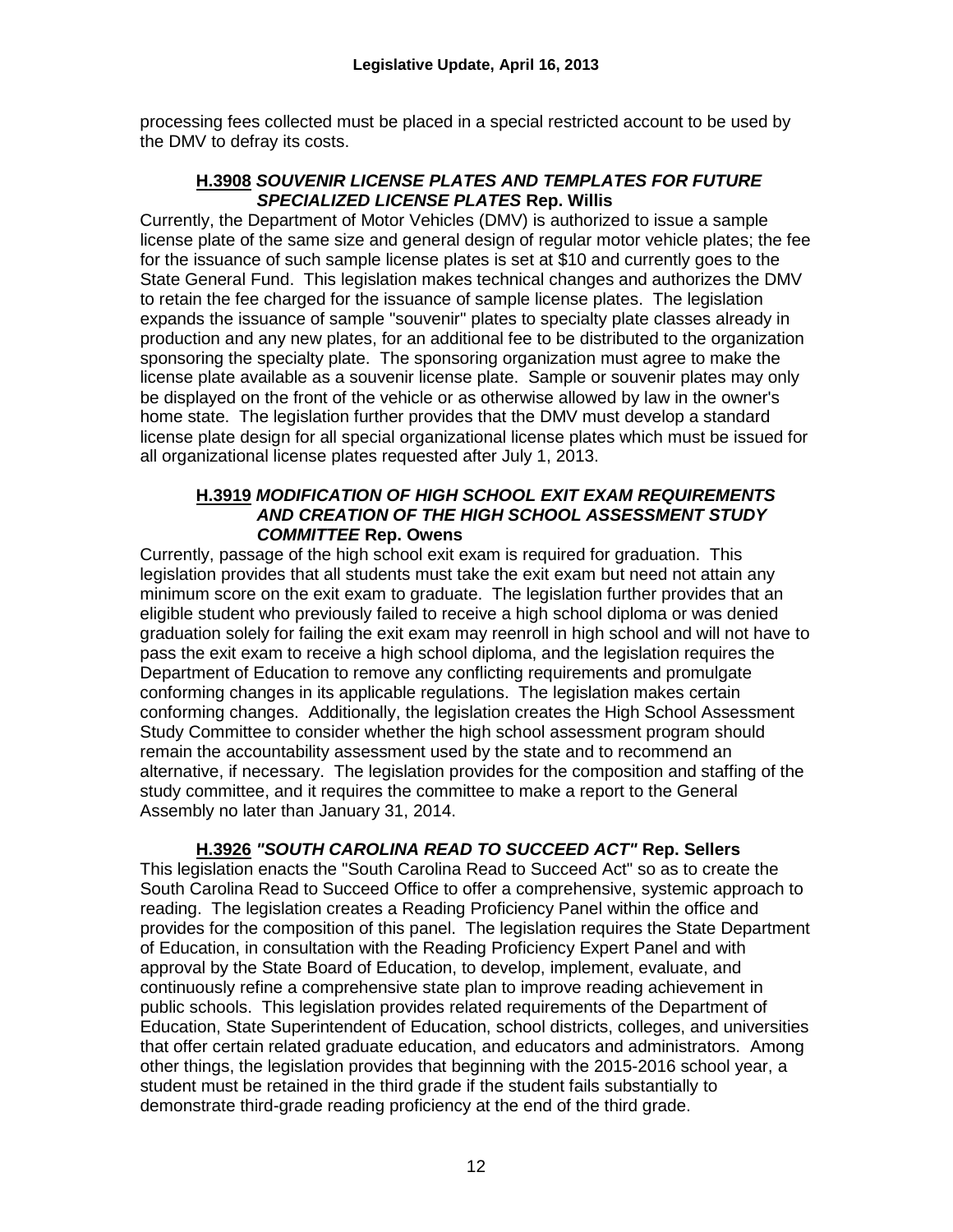#### **H.3943** *COMMON CORE STANDARDS* **Rep. Rivers**

This legislation prohibits the State Board of Education from adopting and the State Department of Education from implementing the common core standards, and it provides any action taken to adopt or implement these standards is void.

## **JUDICIARY**

#### **S.176** *MAGISTRATES COURT* **Sen. Young**

This legislation increases the time period in which a motion for a new trial may be made in magistrates court from five to ten days.

#### **S.284** *HUMAN TRAFFICKING* **Sen. Hutto**

This legislation provides that the subject matter jurisdiction of the state grand jury includes a crime involving or relating to the offense of trafficking in persons when a victim is trafficked in more than one county or a trafficker commits the offense of trafficking in persons in more than one county. This legislation requires the following to post information regarding the National Human Trafficking Resource Center Hotline: (1) establishments which has been declared a nuisance for prostitution; (2) adult businesses including a nightclub, bar, restaurant, or another similar establishment in which a person appears in a state of sexually explicit nudity or semi-nudity; and (3) airports, train stations, and bus stations. The posting must be in a prominent location conspicuous to the public at the entrance of the establishment where posters and notices are customarily posted; the legislation includes the required text of the posting. The Department of Revenue and the Department of Transportation have regulatory control and enforcement authority over these provisions. The legislation authorizes fines for violations.

**S.295** *DISSOLUTION OF CERTAIN SPECIAL PURPOSE DISTRICTS* **Sen. Fair** This legislation allows the governing body of a special purpose district created by act of the General Assembly that provides recreational services and has as its boundary the same as the county in which it is located to voluntarily dissolve itself and transfer its assets and liabilities to a county under certain circumstances. For purposes of calculating the millage limitation imposed pursuant to Section 6-1-320 for a county, any millage for operating purposes imposed by the dissolved special purpose district is considered to have been imposed by the county. These provisions do not apply to a special purpose district that provides both recreational and aging services. Further, these provisions expire two years after the effective date of the legislation.

**S.296** *MALICIOUS INJURY TO A PLACE OF WORSHIP* **Sen. Jackson** This legislation provides that whoever wilfully, unlawfully, and maliciously vandalizes, defaces, damages, or destroys or attempts to vandalize, deface, damage, or destroy any fixtures or improvements of a place of worship, or aids, agrees with, employs, or conspires with any person to do or cause to be done any of these acts is guilty of a felony and, upon conviction, must be imprisoned not more than ten years or fined not more than \$10,000, or both. Current law provides for malicious injury to the structure or building of worship; also, current law provides for a minimum term of imprisonment of not less than six months.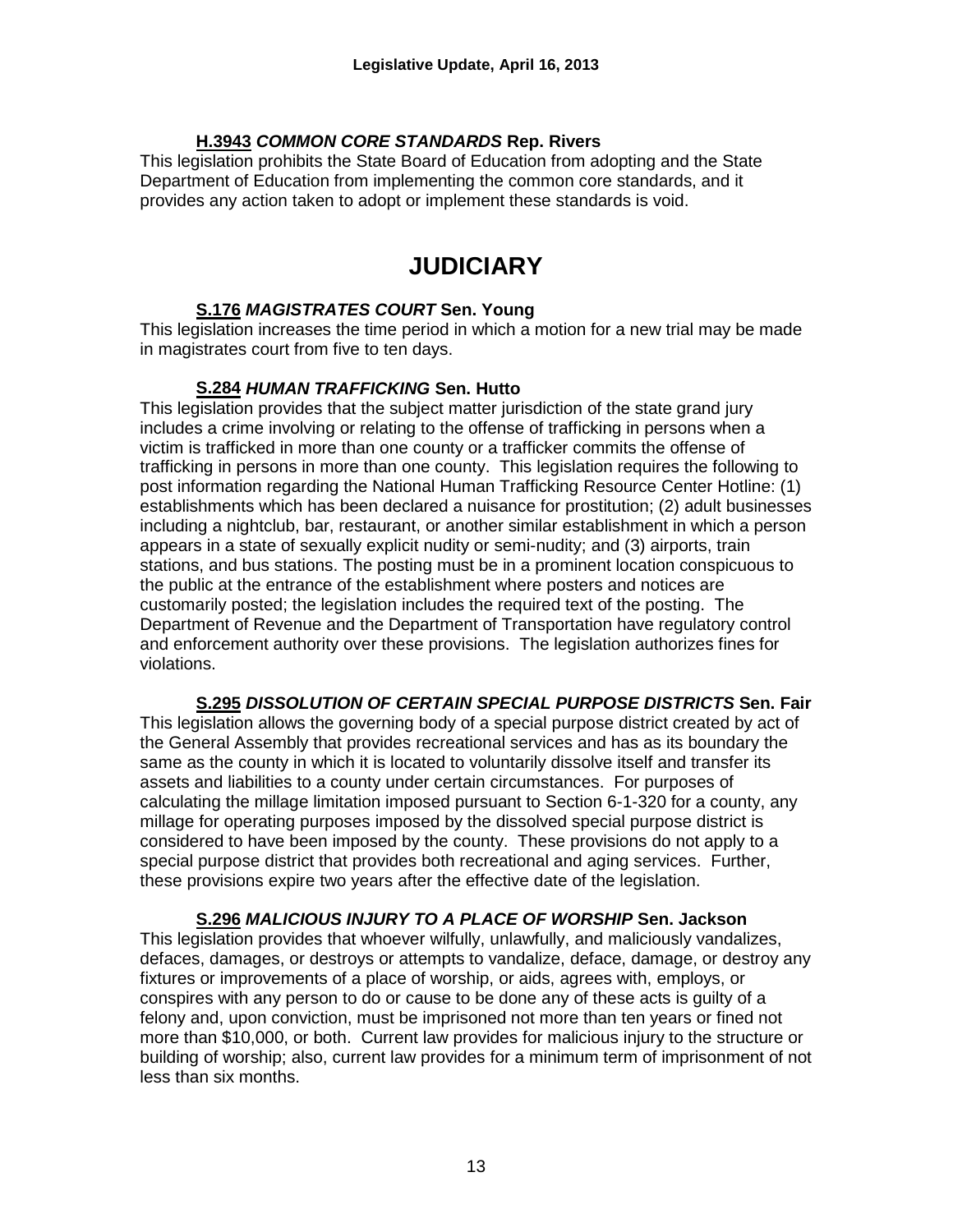#### **S.405** *ADMINISTRATIVE LAW JUDGES* **Sen. L. Martin**

This legislation provides that the Commission on Judicial Conduct, under the authority of the Supreme Court, shall handle complaints against administrative law judges for possible violations of the Code of Judicial Conduct in the same manner as complaints against other judges.

### **S.406** *CONTROLLED SUBSTANCES* **Sen. Peeler**

This legislation alphabetizes certain listings to drugs designated as controlled substances and adds drugs to these designations to conform to federal drug designations and designations of adjacent states in order to enhance and improve illicit drug enforcement.

#### **H.3894** *FACTORS THAT MAY BE CONSIDERED WHEN DETERMINING JUST COMPENSATION IN CONDEMNATION ACTIONS REGARDING EMINENT DOMAIN* **Rep. Clemmons**

Relating to factors that may be considered when determining just compensation in condemnation actions regarding eminent domain, this legislation includes diminution in value of the landowner's remaining property caused by reconfiguration of roadways and circuitous access as one of the factors that may be considered.

#### **H.3895** *ADMINISTRATIVE LAW COURT* **Rep. Herbkersman**

Relating to hearings and proceedings before the Administrative Law Court, this legislation provides that a party may move for the court to lift or modify a stay imposed by the court. The legislation requires the court to balance the needs and interests of all parties, as well as public policy, when seeking to determine whether good cause has been shown. In deciding whether to lift the stay, the court must be guided by the impact of lifting the stay on public health, safety, and welfare; environmental and cultural resources; and job creation and retention. The legislation provides that nothing may be construed, as matter of state law, as a preference toward preserving, modifying, or lifting a stay.

#### **H.3898** *REVISIONS TO SOUTH CAROLINA ADOPTION ACT* **Rep. D. C. Moss**

This legislation makes revisions relating to people who may adopt a child. The legislation provides that any resident of the state may adopt a child, except as prohibited by Section [63-9-65.](http://www.scstatehouse.gov/code/t63c009.php#63-9-65) This legislation adds section [63-9-65](http://www.scstatehouse.gov/code/t63c009.php#63-9-65) to prohibit residents and nonresidents from petitioning to adopt a child in the custody of the Department of Social Services (DSS) after the child has been placed in a home for the purpose of adoption. The legislation consolidates existing provisions that address circumstances in which a nonresident may adopt a child, the requirement that family courts include findings in orders as to the basis for the exemption allowing adoption by a nonresident, the applicability of the Interstate Compact on the Placement of Children to all adoptions by nonresidents, and the prohibition of DSS delaying or denying placements with nonresidents for children in its custody.

#### **H.3899** *SEX OFFENDER REGISTRATION* **Rep. D. C. Moss**

This legislation provides that a sex offender is not considered to have registered with a sheriff until the offender has paid the statutorily authorized registration fee.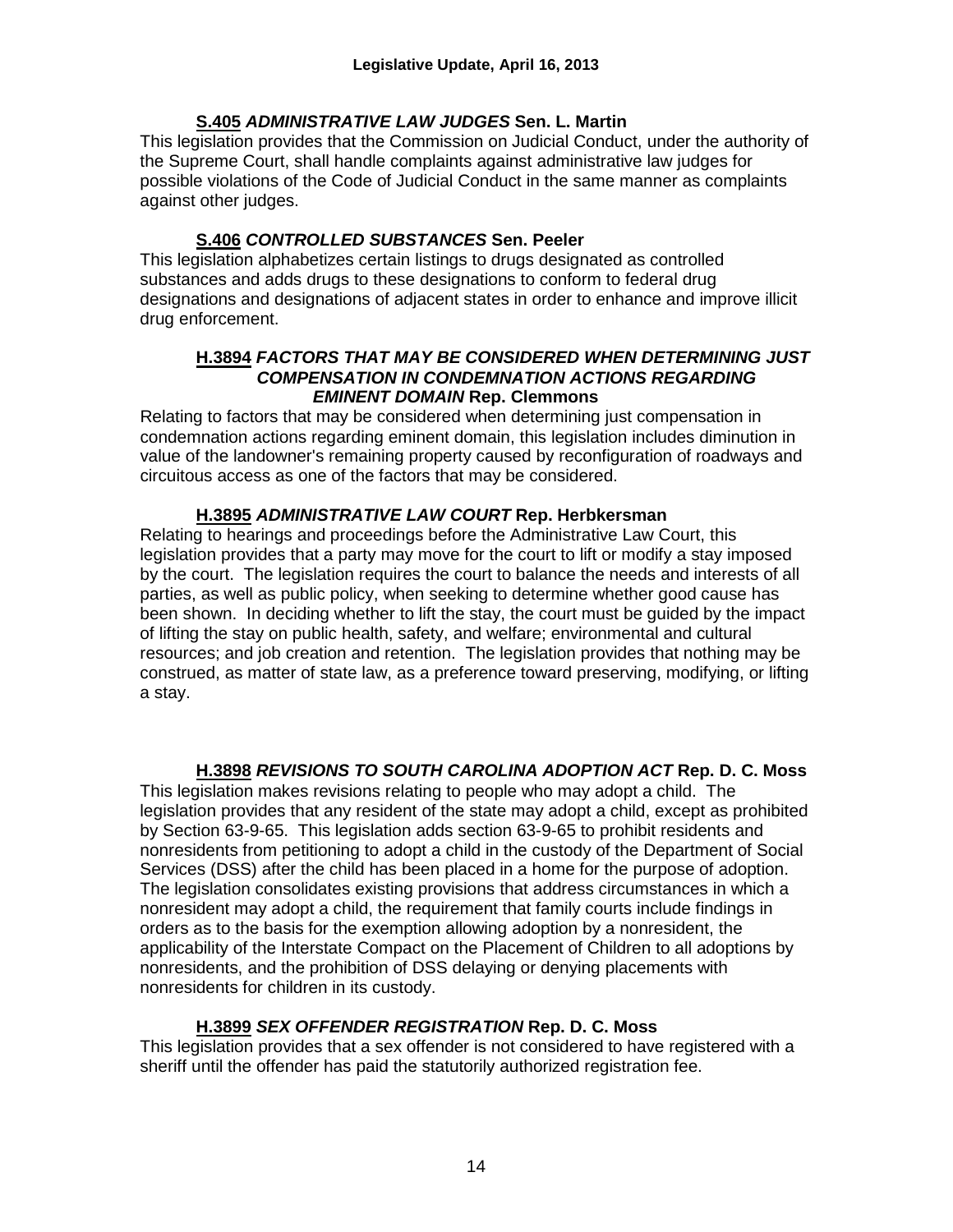#### **H.3901** *RECYCLING PLAN REQUIRED FOR PERMIT HOLDERS FOR ALCOHOL CONSUMPTION ON PREMISES* **Rep. J. E. Smith**

This legislation requires a holder of a permit that allows on-premises consumption of beer, wine, or alcoholic liquors to recycle each recyclable beverage container sold on the premises in accordance with a model recycling program developed by the Department of Health and Environmental Control. Relating to applications for licenses and permits from the Department of Revenue, this legislation requires an applicant for a permit for on-site consumption of alcohol to provide certification of the existence of a recycling plan or a basis for exemption from the requirement.

#### **H.3921** *RECKLESS DRIVING INCLUDES CERTAIN PERSONS WHO DRIVE A VEHICLE WHILE USING A WIRELESS COMMUNICATION DEVICE* **Rep. Rivers**

This legislation provides that persons who drive a vehicle while using a wireless communication device to manually type, send or read a written communication which includes, but is not limited to, a text message, instant message or electronic mail, textmessaging device, a personal digital assistant, a laptop computer or any other substantially similar communication device that is readily removable from a vehicle to write, send, or read a text message or data through manually inputting data into the device are guilty of reckless driving. The legislation authorizes a law enforcement agency to subpoena the data usage record of a person charged with violating this provision and to use it as evidence in a judicial proceeding. If the device's data usage record is presented as evidence in a judicial proceeding that results in the conviction of the person, then the court must impose an additional fine of \$500 upon the person. One half of the additional fine must be placed in the State's General Fund and used to maintain and repair highways, roads and bridges; the remainder of the fine must be placed in the general fund of the jurisdiction in which the law enforcement agency that brought the charge is located. These provisions do not apply to a person who is using a wireless communication device while operating: (1) a motor vehicle off the travel portion of a roadway; (2) a motor vehicle that is stopped at a red traffic signal light; (3) a motor vehicle while using an electronic communication device in hands-free, voice-activated, or voice-operated mode that allows the user to review, prepare and transmit an electronic message without the use of either hand except to activate, deactivate, or initiate a feature or function; (4) an authorized emergency or law enforcement vehicle within the scope of his emergency or law enforcement duties; or (5) a moving motor vehicle while using a wireless communication device to report illegal activity or summons medical or emergency help. A wireless communication device does not include: (1) a device being used for global positioning or navigation service; (2) a system or device that is physically or electronically integrated into a vehicle; or (3) citizens band radios, citizens band radio hybrids, commercial two-way radio communication devices, and electronic communication devices with a push-to-talk function.

**H.3924** *"SOUTH CAROLINA FAMILY LAW ARBITRATION ACT"* **Rep. Pitts** This legislation enacts the "South Carolina Family Law Arbitration Act" so as to provide for arbitration as a means of resolving certain matters related to marital separation and divorce. The legislation provides default rules for conducting arbitration proceedings; assures access to the family courts for proceedings ancillary to arbitration; and provides for the award of certain costs and interest.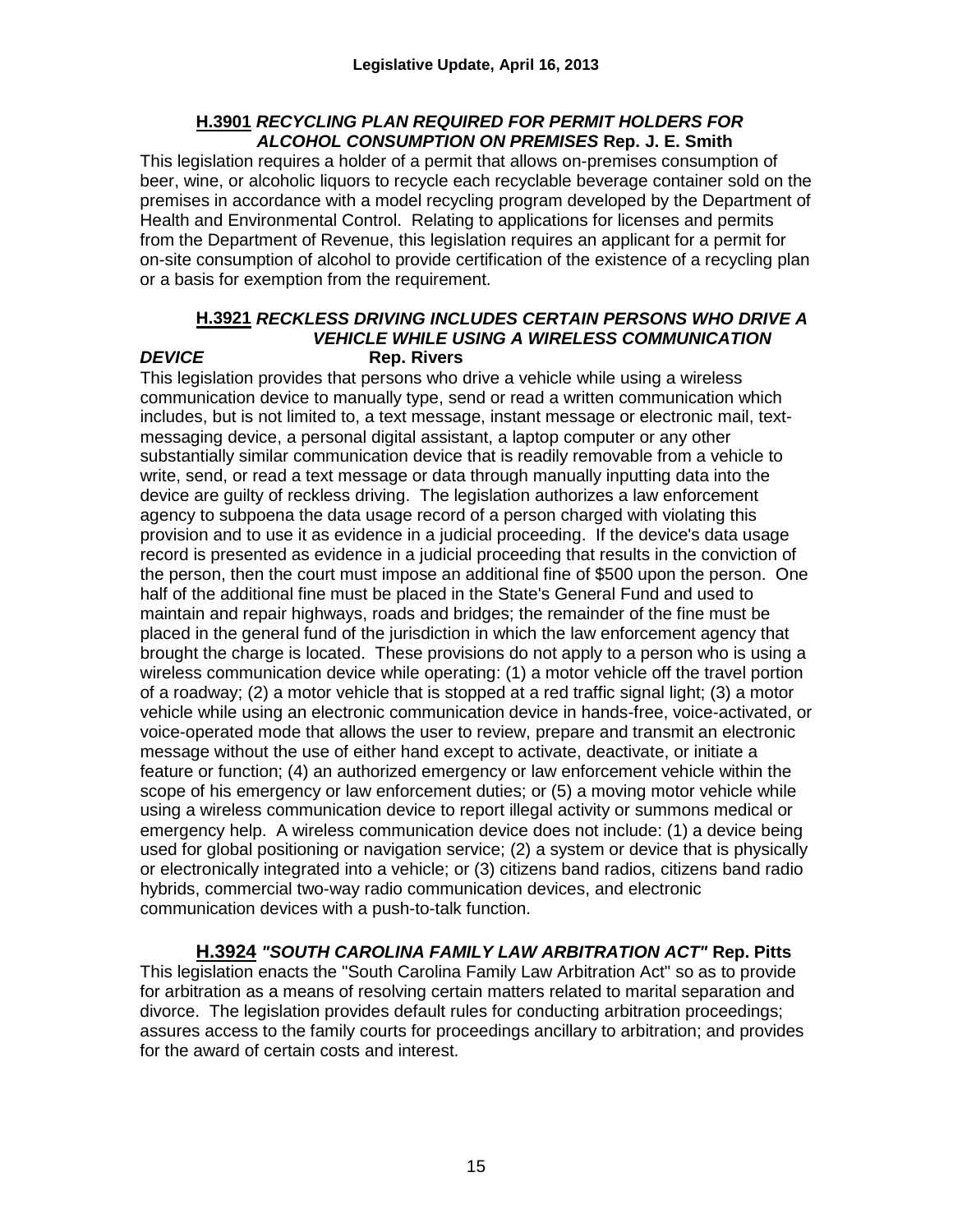#### **H.3940** *STATUTE OF LIMITATIONS FOR AN ACTION BASED ON SEXUAL ABUSE OR INCEST* **Rep. King**

This legislation provides that there is no limitation on the commencement of a civil action based on sexual abuse or incest when the victim is under the age of eighteen.

**H.3945** *SOUTH CAROLINA ETHICS ACT REFORM* **Rep. G. M. Smith**

This is a skeleton bill.

# **LABOR, COMMERCE AND INDUSTRY**

#### **S.438** *PROHIBITION ON MAKING THE AWARD OF PUBLIC CONSTRUCTION CONTRACTS CONTINGENT UPON PROJECT LABOR AGREEMENTS* **Sen. L. Martin**

This bill provides that in awarding a contract for the construction, repair, remodeling, or demolition of a public building the state and its political subdivisions subdivisions a prohibited from requiring or prohibiting a bidder, offeror, contractor, or subcontractor from entering into or adhering to an agreement with one or more labor organizations in regard to the construction projects or otherwise discriminating against parties based on the presence of project labor agreements.

#### **S.460** *DUTIES OF A SURPLUS LINES INSURANCE BROKER PLACING BUSINESS WITH NONADMITTED INSURERS* **Sen. Hayes**

This bill revises provisions relating to the duty of due care that a surplus lines insurance broker must exercise when placing business with nonadmitted insurers, so as to exempt those brokers from this requirement when seeking to procure or place nonadmitted insurance for an exempt commercial purchaser in certain circumstances.

#### **S.464** *INCREASE IN AUTOMOBILE INSURANCE REQUIRED MINIMUM COVERAGE* **Sen. Hayes**

This bill revises the mandatory uninsured motorist provision for automobile insurance policies, so as to increase the minimum coverage to twenty-five thousand dollars because of bodily injury to or death of one person in any one accident.

#### **H.3880** *"SIGN LANGUAGE INTERPRETERS ACT"* **Rep. Allison**

This bill enacts the "Sign Language Interpreters Act" to provide for those who provide sign language interpreting services in a community setting or certain educational settings for remuneration to be licensed and regulated by the newly-created Sign Language Interpreter Board within the Department of Labor, Licensing and Regulation.

#### **H.3903** *"COMPETITIVE INSURANCE ACT"* **Rep. McCoy**

This bill enacts the "Competitive Insurance Act". The legislation requires the Director of the Department of Insurance to engage in efforts to provide market assistance and promote consumer education to coastal residential property insurance consumers and make annual reports to select legislative leaders regarding the status of the coastal property insurance market. The legislation establishes provisions under which insurers may be eligible to receive a premium tax credit against the premium taxes imposed on full coverage policies written outside of the coastal area to reduce the insurance premium tax levied to one percent of the total premiums written on full coverage policies outside of the coastal area. The legislation makes revisions to the South Carolina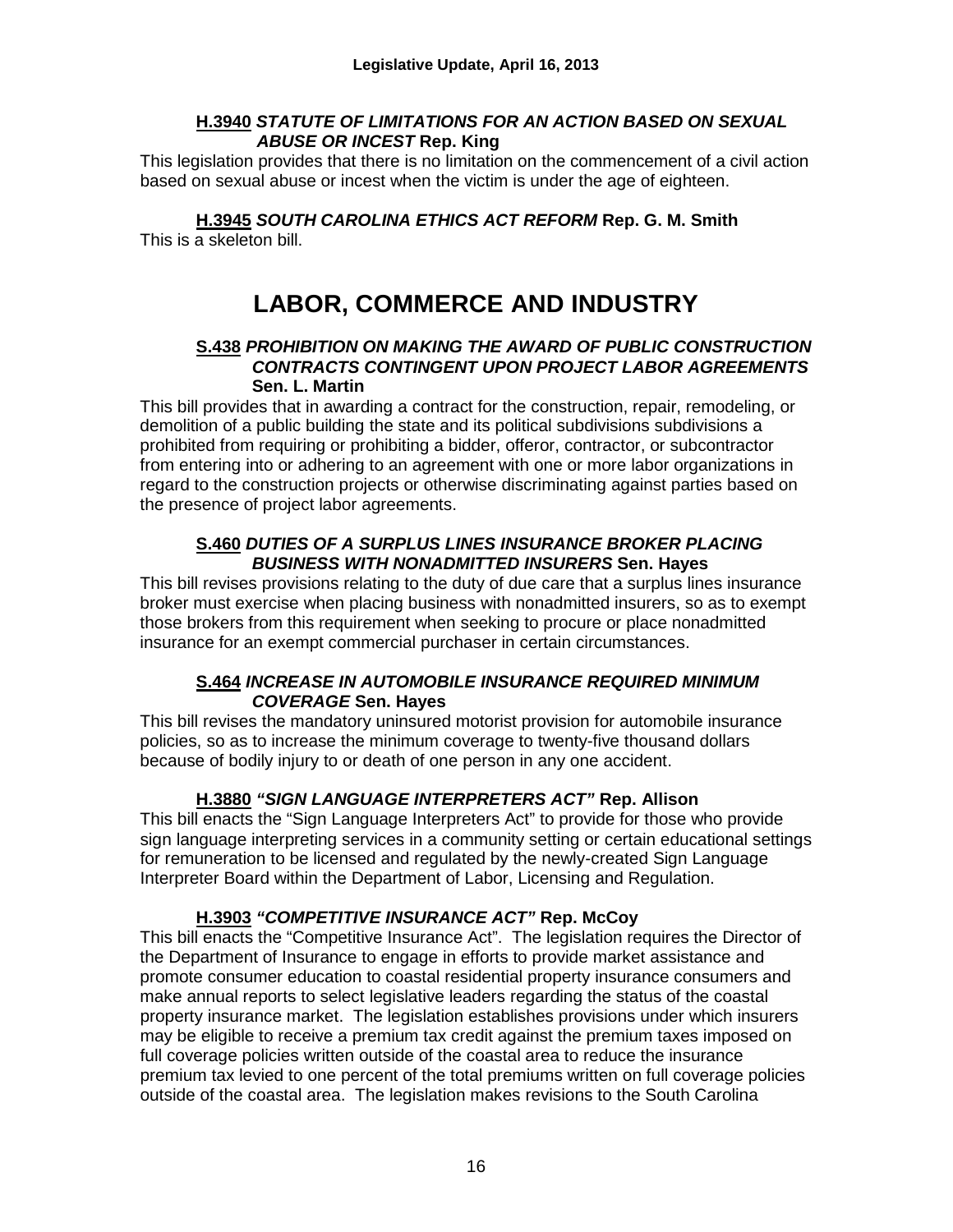Hurricane Damage Mitigation Program so as to provide for the program to utilize one percent of the premium taxes due to this state by brokers placing property insurance within the eligible surplus lines market and two percent of the premium taxes collected annually and remitted to the department by insurers licensed to do business in this state. The legislation requires that all insurers, at the issuance of a new policy and at each renewal notify the applicant or policyholder of a personal lines residential property insurance policy of pertinent disclosures, and the director or his designee shall prescribe the form and manner for insurer notices or disclosures for informational purposes only.

#### **H.3922** *"SOUTH CAROLINA COMMUNITY LAND BANK ACT OF 2013"* **Rep. Mitchell**

This bill enacts the "South Carolina Community Land Bank Act of 2013", to allow nonprofit corporations to be formed to acquire, manage, and provide a new purpose and use for vacant, foreclosed, or abandoned properties.

#### **H.3941** *POLITICAL SUBDIVISIONS PROHIBITED FROM MANDATING AN EMPLOYEE BENEFIT* **Rep. Sandifer**

This bill revises provisions governing a political subdivision's authority to set a minimum wage, so as to also prohibit a political subdivision from establishing, mandating, or otherwise requiring an employee benefit such as health benefits, disability benefits, death benefits, group accidental death and dismemberment benefits, paid days off for holidays, sick leave, vacation, personal necessity, retirement benefits, and profit-sharing benefits.

# **MEDICAL, MILITARY, PUBLIC AND MUNICIPAL AFFAIRS**

# **S.341** *PULSE OXIMETRY SCREENING ON EVERY NEWBORN* **Sen.**

#### **Alexander**

Every licensed birthing facility shall perform a pulse oximetry screening on every newborn in its care, when the baby is twenty-four to forty-eight hours of age, or as late as possible if the baby is discharged from the hospital before reaching twenty-four hours of age. Pulse oximetry is a noninvasive test that estimates the percentage of hemoglobin in blood that is saturated with oxygen. This screening is often more effective at detecting critical, life-threatening congenital heart defects which otherwise go undetected by current screening methods. "Birthing facility" means an inpatient or ambulatory health care facility licensed by the Department of Health and Environmental Control that provides birthing and newborn care services.

#### **H.3902** *"HOSPITAL SAFETY ACT"* **Rep. Finlay**

Under the "Hospital Safety Act", this bill adds definitions for healthcare practitioner and healthcare facility. The bill requires all health care practitioners providing health care in a health care facility to wear medical identification badges clearly stating their names, using at a minimum either first or last names with appropriate initials, their job or trainee titles, level of training, and name of state licensing board under which they are regulated. This information must be clearly visible and must be stated in terms reasonably understandable to the average person, as recognized by the Department of Health and Environmental Control.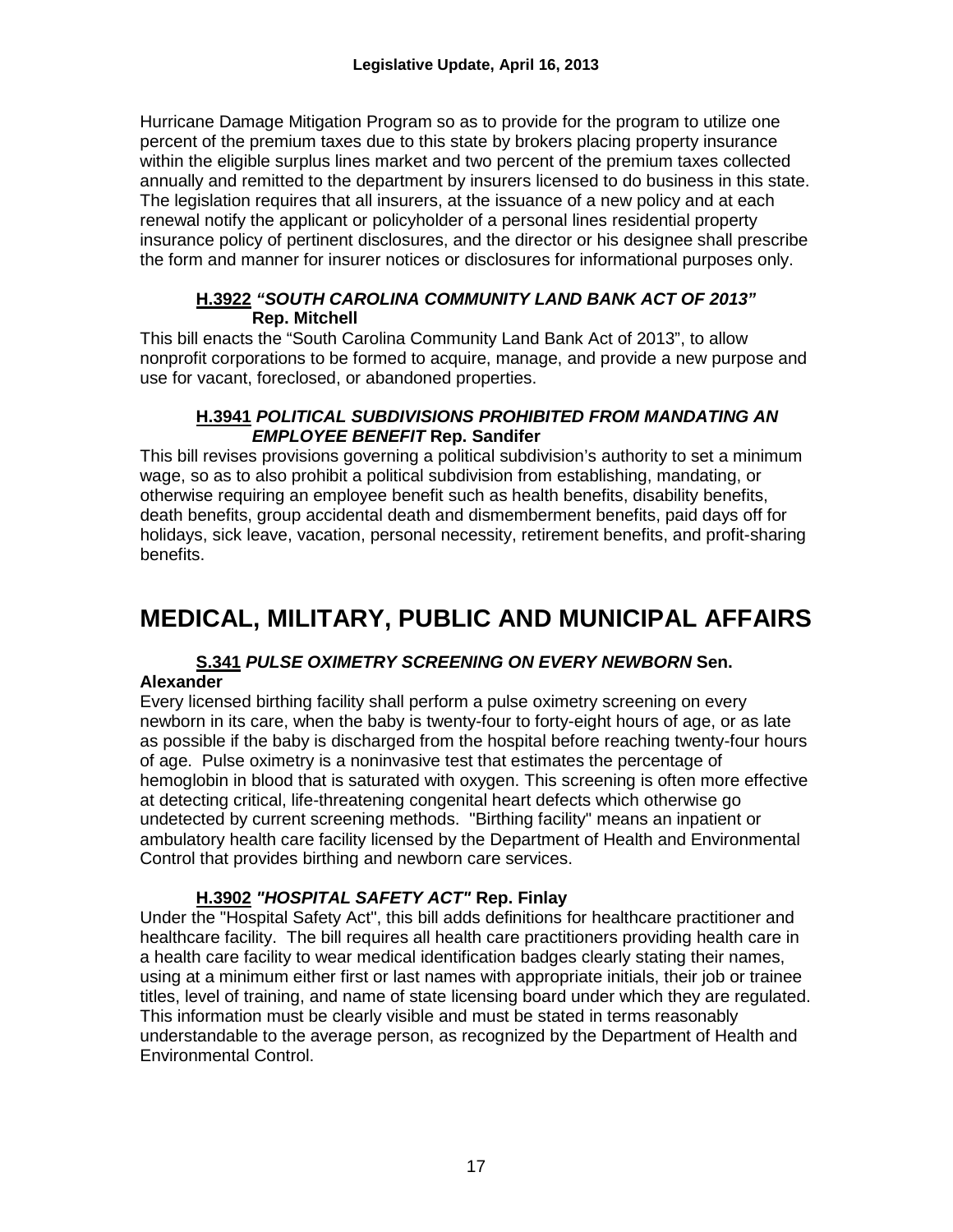## **WAYS AND MEANS**

#### **H.3896** *LIMITATIONS ON TUITION INCREASES UNDER THE SOUTH CAROLINA TUITION PREPAYMENT PROGRAM* **Rep. Merrill**

This bill revises limitations on tuition increases under the South Carolina Tuition Prepayment Program, so as to provide that, beginning with the 2013-2014 school year, a public institution of higher learning in this state shall accept as full payment of all tuition and fees due for those in-state undergraduate students whose tuition and fees are paid pursuant to a tuition prepayment contract under the Tuition Prepayment Program the amount of tuition and fees charged in-state undergraduate students for school year 2008-2009 who did not participate in the program. The legislation also provides for the manner in which the Tuition Prepayment Program, beginning with the 2013-2014 school year, shall pay tuition and fees for students participating in the program who attend in-state private institutions or out-of-state institutions, and for other matters related to the implementation of these requirements.

#### **H.3900** *ECONOMIC DEVELOPMENT BONDS* **Rep. Harrell**

This bill revises the State General Obligation Economic Development Bond Act, so as: to make additional findings regarding the enhancements to the state's business climate and benefit to citizens of the construction of infrastructure utilizing Economic Development Bonds; to revise the definition of "economic development project"; and, to add a definition for an "enhanced economic development project" that extends to a project originally qualifying as an economic development project based on at least a four hundred million dollar investment and creation of at least four hundred new jobs in this state which qualifies as an enhanced economic development project because of a total investment of 1.1 billion dollars and the creation of a total of at least two thousand jobs in this state. The legislation authorizes the issuance of one hundred twenty million dollars in State General Obligation Economic Development Bonds in connection with the development of an enhanced economic development project, to provide for the application of the constitutional limit on general obligation debt to these additional bonds and the application of notice and timely issuance requirements for these additional bonds.

#### **H.3906** *RURAL INFRASTRUCTURE FUND GRANTS* **Rep. Kennedy**

This bill revises eligibility provisions for Rural Infrastructure Fund grants, so as to provide that grants also may be awarded to counties and municipalities located within counties with a population of less than forty thousand.

#### **H.3923** *COMPENSATORY TIME OFF FOR STATE EMPLOYEES REQUIRED TO WORK ON LEGAL HOLIDAYS* **Rep. Bales**

This bill revises provisions governing compensatory time off for state employees required to work on a legal holiday, so as to provide that permanent full-time state employees whose regular work schedule consists of longer hours on fewer than five days who work those regular hours on a state holiday or a day observed as a state holiday are entitled to compensatory time equal to hours worked by the employee.

#### **S.301** *RETENTION OF OWNER-OCCUPIED RESIDENTIAL PROPERTY TAX ASSESSMENT BY ACTIVE DUTY MILITARY PERSONNEL* **Sen. Bennett**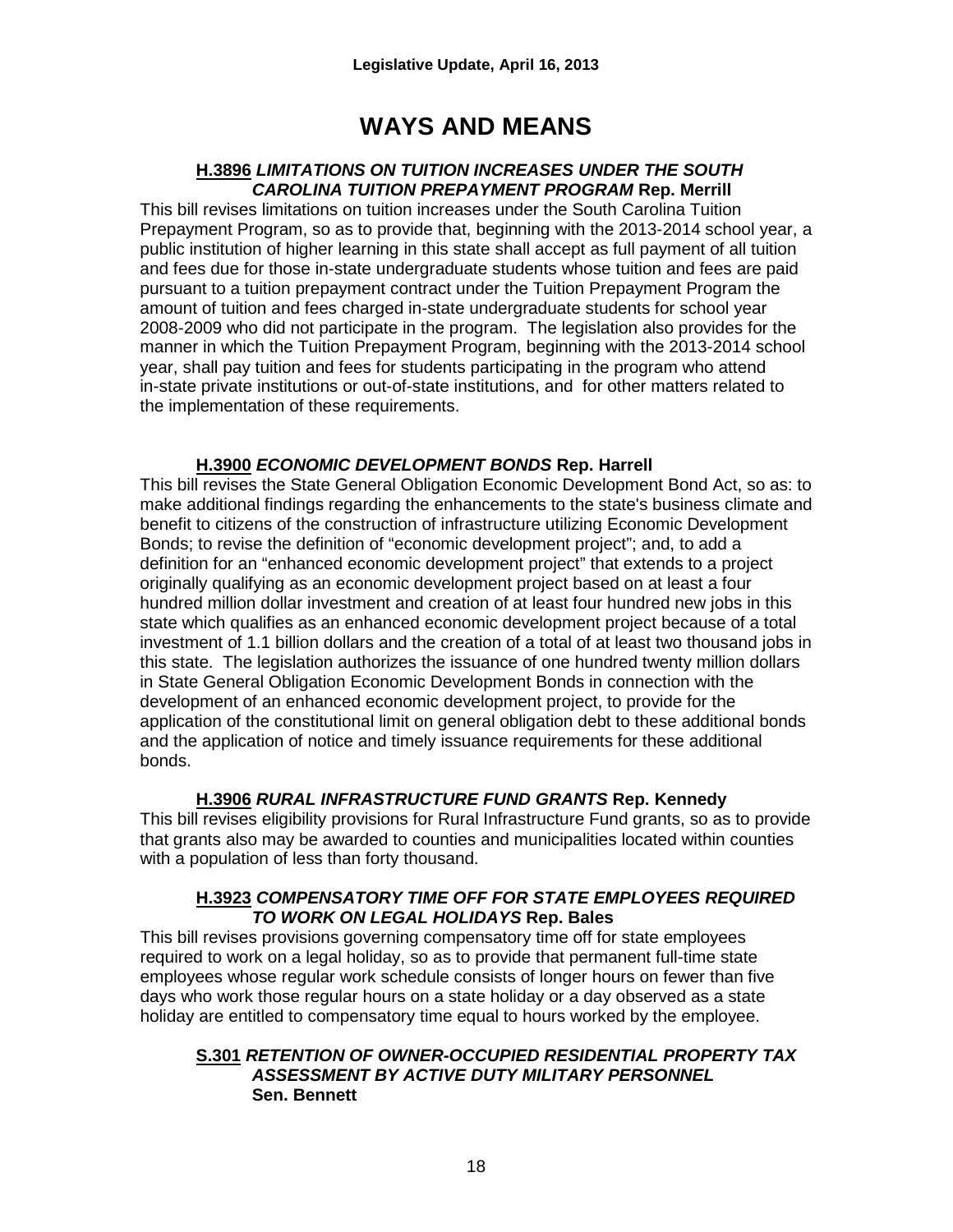This bill provides that an active duty member of the Armed Forces of the United States, who is a legal resident of this state receiving the special property tax assessment ratio for owner-occupied residential property retains that four percent assessment ratio for so long as the owner remains on active duty, regardless of the owner's subsequent relocation or change of duty station and regardless of any rental income attributable to the property. These retention provisions do not apply if the special four percent assessment ratio is claimed for any other residential property located in this state. The retention provisions includes the spouse of the service member who jointly owns the qualifying property.

#### **H.3938** *"LOCAL OPTION SCHOOL OPERATING MILLAGE PROPERTY TAX CREDIT ACT"* **Rep. Herbkersman**

This bill enacts the "Local Option School Operating Millage Property Tax Credit Act" so as to allow a county governing body, with referendum approval, to impose a one cent sales tax the revenue of which is used to provide a credit against property tax levied in the county for school operations. The legislation establishes provisions regarding the required referendum, the distribution of the revenue, the calculation and application of the credit, and the way in which the tax may be rescinded by referendum initiated by a petition of fifteen percent of the qualified electors of the county or by ordinance if the governing body of the county determines that changes in state law providing for the financing of school operations make the original purpose of the tax impossible to accomplish under the existing law.

#### **H.3942** *SALES TAX EXEMPTION FOR CLOTHING PURCHASED BY PRIVATE*

#### *CHARITIES TO DONATE TO NEEDY CHILDREN* **Rep. Goldfinch**

This bill provides an exemption from the state sales and use tax for the gross proceeds of sales or sales price of children's clothing sold to a private charitable organization for the sole purpose of distribution, at no cost, to needy children.